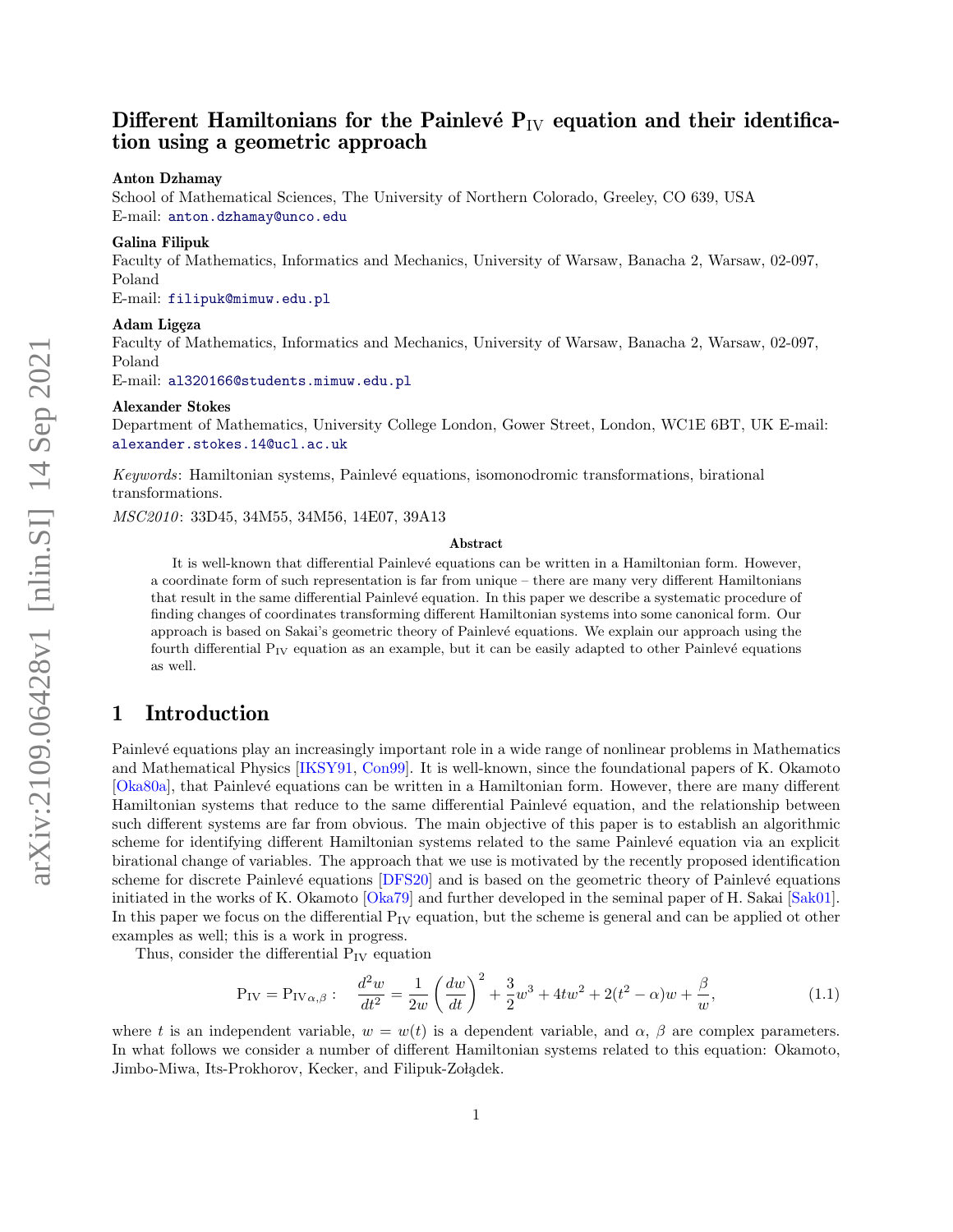Its–Prokhorov and Jimbo-Miwa Hamiltonians We begin by considering the Hamiltonian system obtained by A. Its and A. Prokhorov [\[IP18\]](#page-24-3) as isomonodromic deformations of a  $2 \times 2$  linear system with one irregular singular point at  $z = \infty$  with the Poincare rank 2 and one Fuchsian singularity at  $z = 0$ ,

<span id="page-1-0"></span>
$$
\frac{d\Phi}{dz} = A(z; t)\Phi, \quad A(z; t) = \frac{A_{-1}(t)}{z} + A_0(t) + A_1(t)z
$$
\n
$$
A_1 = \begin{bmatrix} 1 & 0 \\ 0 & -1 \end{bmatrix}, \quad A_0 = \begin{bmatrix} t & k \\ -\frac{q(4p-q-2t)+4\Theta_{\infty}}{2k} & -t \end{bmatrix}, \quad A_{-1} = \frac{1}{2} \begin{bmatrix} \frac{q(4p-q-2t)}{2} & -kq & -kq \\ \frac{q^2(4p-q-2t)^2 - 16\Theta_0^2}{4kq} & -\frac{q(4p-q-2t)}{2} \end{bmatrix},
$$
\n(1.2)

where  $q = q(t)$ ,  $p = p(t)$ ,  $k = k(t)$  and  $\Theta_0$ ,  $\Theta_{\infty}$  are some (time independent) parameters (that are formal monodromy exponents at the corresponding singular points). The isomonodromy deformation is then given by the equation

<span id="page-1-1"></span>
$$
\frac{d\Phi}{dt} = B(z;t)\Phi, \qquad B(z) = B_1(t)z + B_0(t), \qquad B_1 = A_1, \quad B_0 = \begin{bmatrix} 0 & k \\ -\frac{q(4p-q-2t)+4\Theta_{\infty}}{2k} & 0 \end{bmatrix}.
$$
 (1.3)

The compatibility condition between [\(1.2\)](#page-1-0) and [\(1.3\)](#page-1-1) is the zero-curvature equation  $A_t - B_z + [A, B] = 0$  that results in equations

$$
\frac{dq}{dt} = 4pq,\tag{1.4}
$$

$$
\frac{dp}{dt} = -2p^2 + 3q^2/8 + qt + t^2/2 - \Theta_{\infty} + 1/2 - 2\Theta_0^2/q^2,\tag{1.5}
$$

$$
\frac{dk}{dt} = -(q+2t)k.
$$

Equations [\(1.4\)](#page-1-2) and [\(1.5\)](#page-1-3) do not depend on the function k and eliminating p we obtain the fourth Painlevé equation  $(1.1)$  for the function  $q(t)$  with parameters

<span id="page-1-4"></span><span id="page-1-3"></span><span id="page-1-2"></span>
$$
\alpha = 2\Theta_{\infty} - 1, \quad \beta = -8\Theta_0^2. \tag{1.6}
$$

The system of equations [\(1.4\)](#page-1-2) and [\(1.5\)](#page-1-3) is a non-autonomous Hamiltonian system with the Its-Prokhorov Hamiltonian  $H^{IP} = H^{IP}(q, p; t)$  (corresponding to symplectic form  $\omega^{IP}$ ) given by

<span id="page-1-5"></span>
$$
\begin{cases}\n\frac{dq}{dt} = \frac{\partial \mathbf{H}^{\text{IP}}}{\partial p}, & \text{where} \quad \mathbf{H}^{\text{IP}}(q, p; t) = 2p^2 q - \frac{q^3}{8} - \frac{t q^2}{2} + \frac{(2\Theta_{\infty} - 1 - t^2)q}{2} + 2\Theta_{\infty} t - \frac{2\Theta_0^2}{q}, \\
\frac{dp}{dt} = -\frac{\partial \mathbf{H}^{\text{IP}}}{\partial q}, & \omega^{\text{IP}} = dp \wedge dq.\n\end{cases}
$$
\n(1.7)

Remark 1. A different approach to Hamiltonian structures of Painlevé equations that starts directly with the equation itself and not the isomonodromy problem, and that leads to rational Hamiltonians, was suggested earlier in  $[ZF15]$ . For  $P_{IV}$ , this approach gives the following Hamiltonian system,

$$
\begin{cases}\n\frac{dx}{ds} = \frac{\partial \mathbf{H}^{\text{FZ}}}{\partial y} = xy, \\
\frac{dy}{ds} = -\frac{\partial \mathbf{H}^{\text{FZ}}}{\partial x} \\
= \frac{3x^2 - y^2}{2} + 4sx + 2(s^2 - \alpha) + \frac{\beta}{x^2},\n\end{cases}
$$
\nwhere\n
$$
\mathbf{H}^{\text{FZ}}(x, y; s) = \frac{xy^2 - x^3}{2} - 2sx^2 - 2(s^2 - \alpha)x + \frac{\beta}{x},
$$
\n
$$
\omega^{\text{FZ}} = (1/4) dy \wedge dx.
$$
\n(1.8)

Eliminating the variable  $y$ , we get the standard fourth Painlevé equation  $(1.1)$  for the dependent variable  $x = x(s)$  with parameters  $\alpha$  and  $\beta$ . It turns out that for P<sub>IV</sub> this approach gives essentially the same Hamiltonian system as in [\[IP18\]](#page-24-3),

<span id="page-1-6"></span>
$$
H^{FZ}(x, y; t; \alpha, \beta) = 4H^{IP}\left(x, \frac{y}{4}; t; \Theta_0^2 = -\frac{\beta}{8}, \Theta_\infty = \frac{1+\alpha}{2}\right) - 4t(1+\alpha).
$$
 (1.9)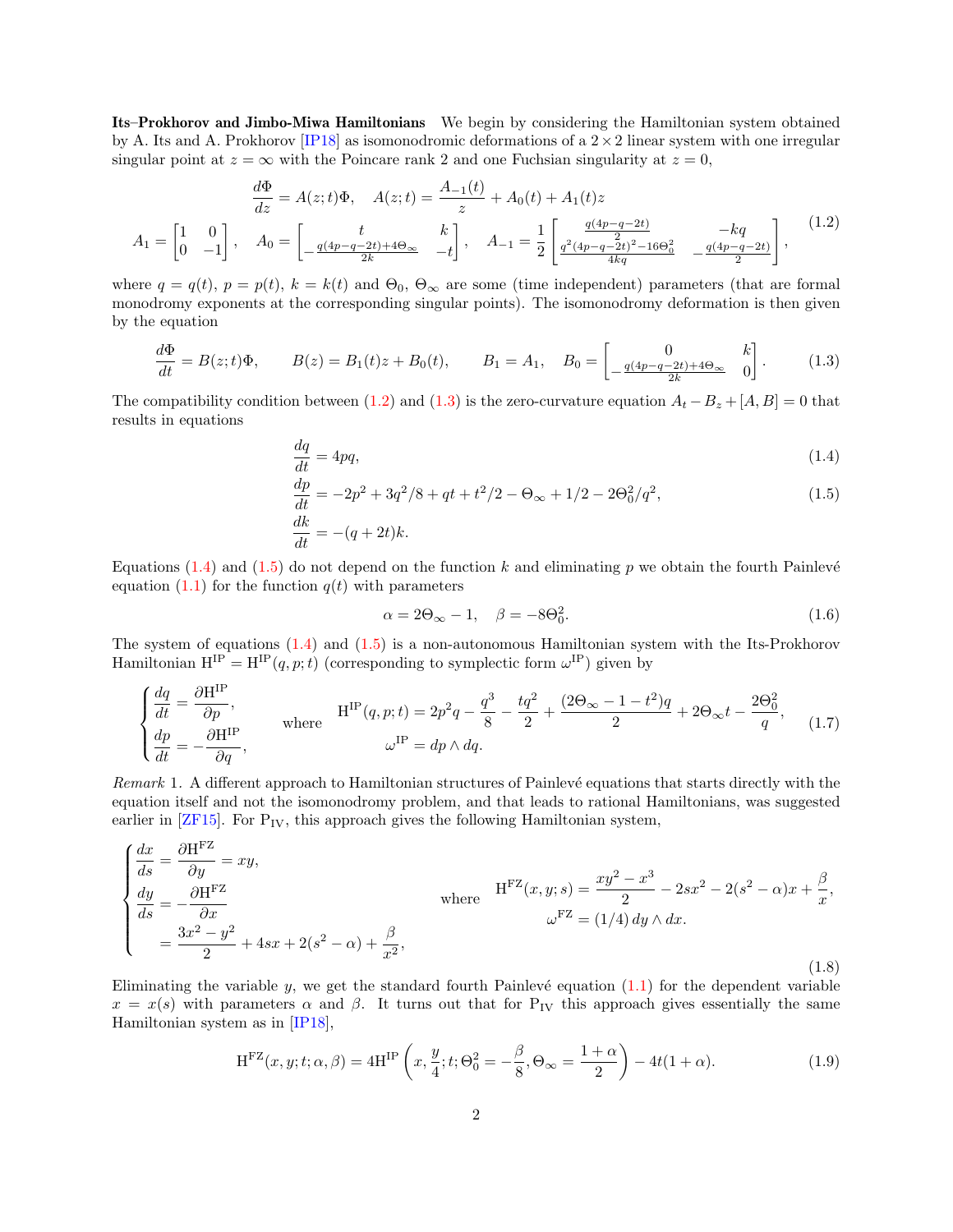Even though this change of variables can be observed directly, we want to emphasize that it also follows immediately from the geometric approach, as shown in Section [4.5.](#page-20-0)

In a much earlier paper [\[JM81\]](#page-24-4) M. Jimbo and T. Miwa gave a different parameterization of the coefficient matrices of equations  $(1.4) - (1.5)$  $(1.4) - (1.5)$  $(1.4) - (1.5)$ ,

<span id="page-2-3"></span>
$$
A_0 = \begin{bmatrix} t & u \\ \frac{2(z - \Theta_0 - \Theta_\infty)}{u} & -t \end{bmatrix}, \quad A_{-1} = \begin{bmatrix} -z + \Theta_0 & -\frac{uy}{2} \\ \frac{2z(z - 2\Theta_0)}{uy} & z - \Theta_0 \end{bmatrix}, \quad B_0 = \begin{bmatrix} 0 & u \\ \frac{2(z - \Theta_0 - \Theta_\infty)}{u} & 0 \end{bmatrix}, \tag{1.10}
$$

where  $z = z(t)$ ,  $y = y(t)$ ,  $u = u(t)$ , and  $\Theta_0$  and  $\Theta_\infty$  are the same parameters as in [\[IP18\]](#page-24-3). The compatibility condition in this case leads to the following system of nonlinear differential equations for the functions y, z and u:

<span id="page-2-0"></span>
$$
\frac{dy}{dt} = -4z + y^2 + 2ty + 4\Theta_0,\tag{1.11}
$$

<span id="page-2-1"></span>
$$
\frac{dz}{dt} = -\frac{2}{y}z^2 + \left(-y + \frac{4\Theta_0}{y}\right)z + (\Theta_0 + \Theta_\infty)y,\tag{1.12}
$$

$$
\frac{du}{dt} = -(y - 2t)u.
$$

Eliminating the function  $z$  from the first two equations  $(1.11)$  and  $(1.12)$  one can obtain the fourth Painlevé equation for the variable y with the same values of parameters  $\alpha$  and  $\beta$  as in [\(1.6\)](#page-1-4) above. The system [\(1.11\)](#page-2-0) and [\(1.12\)](#page-2-1) is also Hamiltonian with the Jimbo-Miwa Hamiltonian  $H^{JM} = H^{JM}(y, z, t)$ :

<span id="page-2-2"></span>
$$
\begin{cases}\n-\frac{1}{y}\frac{dy}{dt} = \frac{\partial \mathcal{H}^{\text{JM}}}{\partial z}, & \text{where} \\
-\frac{1}{y}\frac{dz}{dt} = -\frac{\partial \mathcal{H}^{\text{JM}}}{\partial y}, & \text{where} \\
\end{cases} \quad \text{H}^{\text{JM}}(y, z; t) = \frac{2}{y}z^2 - \left(y + 2t + 4\frac{\Theta_0}{y}\right)z + (\Theta_0 + \Theta_\infty)(y + 2t),\n\tag{1.13}
$$

Note that this time we need to use the logarithmic symplectic structure given by  $\omega^{JM}$ ; we explain the geometry befind this in Section [4.3.](#page-15-0)

What is the relationship between the Hamiltonian systems [\(1.7\)](#page-1-5) and [\(1.13\)](#page-2-2)? In this case we do not need any elaborate tools to match these two systems exactly. Indeed, comparing the matrix coefficients in [\(1.2\)](#page-1-0) and [\(1.10\)](#page-2-3) we immediately see that  $u = k$ , parameters  $\Theta_0$  and  $\Theta_\infty$  match, and the variables  $(q, p)$  and  $(y, z)$ are related by the following birational change of variables:

<span id="page-2-4"></span>
$$
\varphi : \begin{cases} y(q,p) = q, \\ z(q,p) = \frac{1}{4}(q^2 - 4pq + 2qt + 4\Theta_0), \end{cases} \text{ and conversely, } \varphi^{-1} : \begin{cases} q(x,y) = y, \\ p(x,y) = \frac{2ty + y^2 - 4z + 4\Theta_0}{4y}. \end{cases}
$$
(1.14)

One can then check directly that this change of variables transforms system  $(1.7)$  to system  $(1.13)$ . However, since the change of variables is time-dependent, we get some additional terms in the expression for the Hamiltonian. Specifically, the relationship between the Hamiltonians is obtained via the pull-back of a certain 2-form on the extended phase space,

$$
\Omega^{\text{IP}} = dp \wedge dq - d\mathbf{H}^{\text{IP}} \wedge dt = \varphi^*(\Omega^{\text{JM}}), \qquad \Omega^{\text{JM}} = \frac{1}{y} dy \wedge dz - d\mathbf{H}^{\text{JM}} \wedge dt. \tag{1.15}
$$

Thus, using  $(1.14)$ , we see that

$$
H^{IP}(q(y, z, t), p(y, z, t); t) = H^{JM}(y, z; t) - \frac{y}{2}
$$
 and 
$$
H^{JM}(y(q, p, t), z(q, p, t); t) = H^{IP}(q, p; t) + \frac{q}{2}.
$$

This remark is essential and so we explain it in more detail in Section [3.2.](#page-9-0)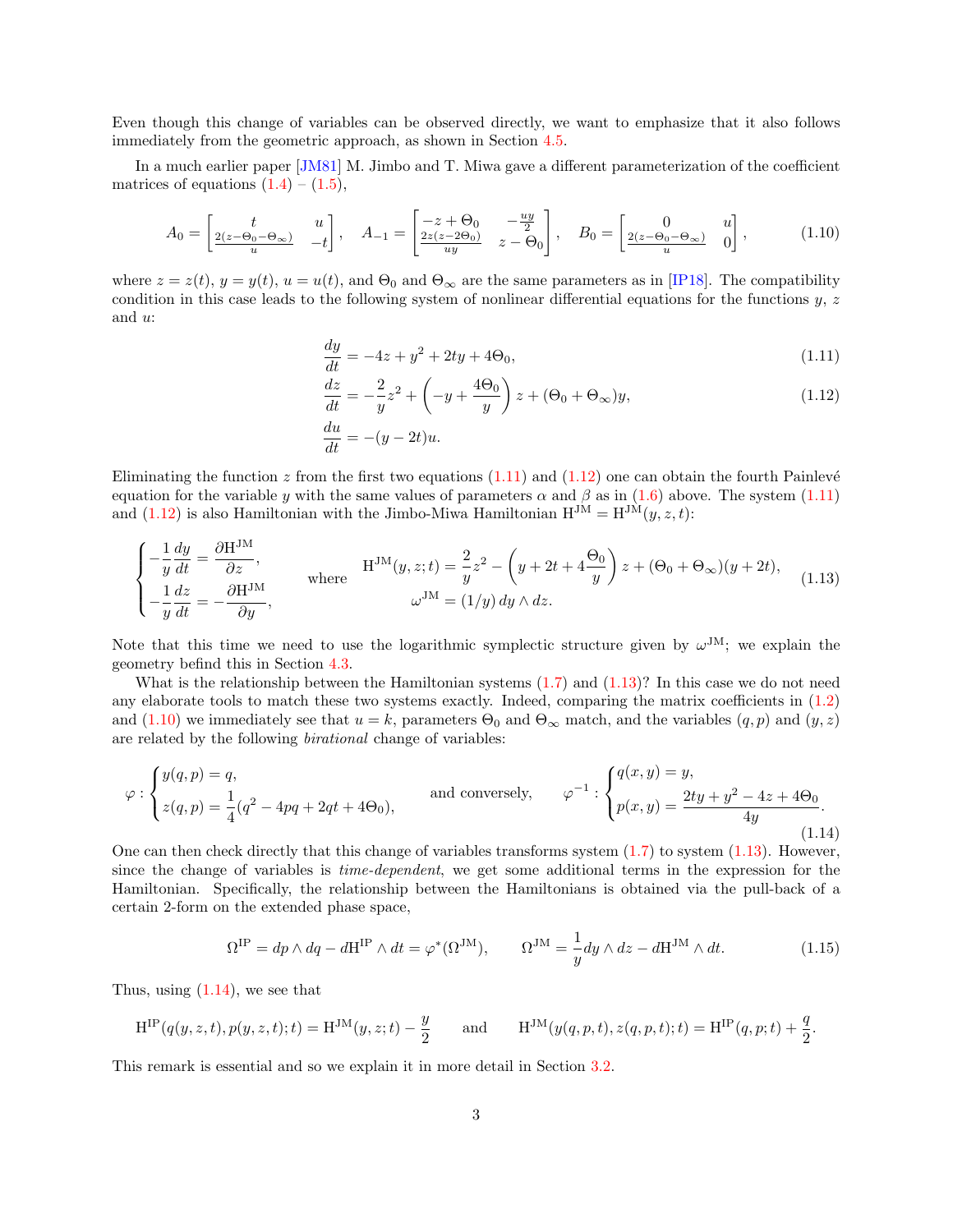**Okamoto Hamiltonian** In [\[IP18,](#page-24-3) [JM81\]](#page-24-4) the fourth Painlevé equation appeared from the monodromy preserving deformation of linear system  $(1.2)$ . On the other hand, in the work of K. Okamoto the same equation appeared from the monodromy preserving deformation of a scalar second order linear differential equation, with coefficients depending on t, that has certain singularities in the complex plane. This approach leads to a very different Hamiltonian system with a *polynomial* Hamiltonian [\[Oka80a,](#page-25-0) [Oka80b,](#page-25-4) [Oka86\]](#page-25-5) given by

<span id="page-3-1"></span>
$$
\begin{cases}\n\frac{df}{dt} = \frac{\partial H^{Ok}}{\partial g} = 4fg - f^2 - 2tf - 2\kappa_0, & \text{where} \\
\frac{dg}{dt} = -\frac{\partial H^{Ok}}{\partial f} = -2g^2 + (2f + 2t)g - \theta_\infty, & \text{where} \\
\end{cases}
$$
\n
$$
H^{Ok}(f, g; t) = 2fg^2 - (f^2 + 2tf + 2\kappa_0)g + \theta_\infty f.
$$
\n
$$
\omega^{Ok} = dg \wedge df.
$$
\n(1.16)

Eliminating the function  $g = g(t)$  from these equations we get P<sub>IV</sub> equation [\(1.1\)](#page-0-0) for the function  $f = f(t)$ with parameters

<span id="page-3-3"></span>
$$
\alpha = 1 + 2\theta_{\infty} - \kappa_0, \quad \beta = -2\kappa_0^2. \tag{1.17}
$$

It turns out that the Okamoto space of initial conditions for this system has the simplest geometry, and so this system will be the reference example for the present paper.

Remark 2. We use the recent comprehensive survey paper [\[KNY17\]](#page-24-5) (see also [\[Nou04\]](#page-25-6)) as the main reference for our choice of the geometric data.

Kecker Hamiltonian Finally, in this paper we shall also deal with the Hamiltonian that appeared in [\[Kec16\]](#page-24-6) and was further studied in [\[Kec19,](#page-24-7) [Ste18\]](#page-25-7). This cubic Hamiltonian is given by

<span id="page-3-0"></span>
$$
\begin{cases}\n\frac{dx}{dz} = \frac{\partial \mathbf{H}^{\text{Kek}}}{\partial y} = y^2 + zx + \tilde{\alpha}, & \text{where} \\
\frac{dy}{dz} = -\frac{\partial \mathbf{H}^{\text{Kek}}}{\partial x} = -x^2 - zy - \tilde{\beta}, & \omega^{\text{Kek}} = dy \wedge dx.\n\end{cases}
$$
\n(1.18)

Now the relationship with the standard  $P_{IV}$  equation is less straightforward. First, note that now we have z as an independent variable,  $x = x(z)$  and  $y = y(z)$  are dependent variables, and  $\tilde{\alpha}$ ,  $\beta$  are (complex) parameters. Let us introduce a new variable  $\tilde{w} = \tilde{w}(z) := x(z) + y(z) - z$ . Then, as shown in [\[Kec16,](#page-24-6) [Kec19,](#page-24-7) [Ste18\]](#page-25-7),  $(1.18)$  gives the following equation on  $\tilde{w}(z)$ :

$$
\frac{d^2\tilde{w}}{dz^2} = \frac{1}{2\tilde{w}} \left(\frac{d\tilde{w}}{dz}\right)^2 - \frac{1}{2}\tilde{w}^3 - 2z\tilde{w}^2 - \frac{\tilde{w}}{w}(3z^2 + 2(\tilde{\alpha} + \tilde{\beta})) - \frac{(1 - \tilde{\alpha} + \tilde{\beta})^2}{\tilde{w}},
$$

which then reduces to the standard equation  $(1.1)$  for parameters

<span id="page-3-4"></span>
$$
\alpha = \frac{i}{\sqrt{3}} (\tilde{\alpha} + \tilde{\beta}), \qquad \beta = -\frac{2}{9} (1 - \tilde{\alpha} + \tilde{\beta})^2 \tag{1.19}
$$

if we put  $z = \left(-\frac{4}{3}\right)^{\frac{1}{4}} t$  and  $\tilde{w}(z) = \frac{3}{2} \left(-\frac{4}{3}\right)^{\frac{1}{4}} w(t)$ .

Remark 3. We need to mention that not every known example of Hamiltonian systems that reduce to Painlevé equations fits into our approach. As an example, consider the following system studies in [\[Tak01\]](#page-25-8)

<span id="page-3-2"></span>
$$
\begin{cases}\n\frac{dq}{dt} = \frac{\partial \mathbf{H}^{\text{Take}}}{\partial p} = p, \\
\frac{dp}{dt} = -\frac{\partial \mathbf{H}^{\text{Take}}}{\partial q} = -\frac{\partial V(q, t)}{\partial q},\n\end{cases} \quad \text{where} \quad \mathbf{H}^{\text{Take}}(q, p; t) = \frac{p^2}{2} + V(q, t),
$$
\n
$$
\omega^{\text{Take}} = dp \wedge dq,
$$
\n(1.20)

and the potential  $V(q, t)$  is given by

$$
V(q,t) = -\frac{1}{2} \left(\frac{q}{2}\right)^6 - 2t \left(\frac{q}{2}\right)^4 - 2(t^2 - \alpha) \left(\frac{q}{2}\right)^2 + \beta \left(\frac{q}{2}\right)^{-2}.
$$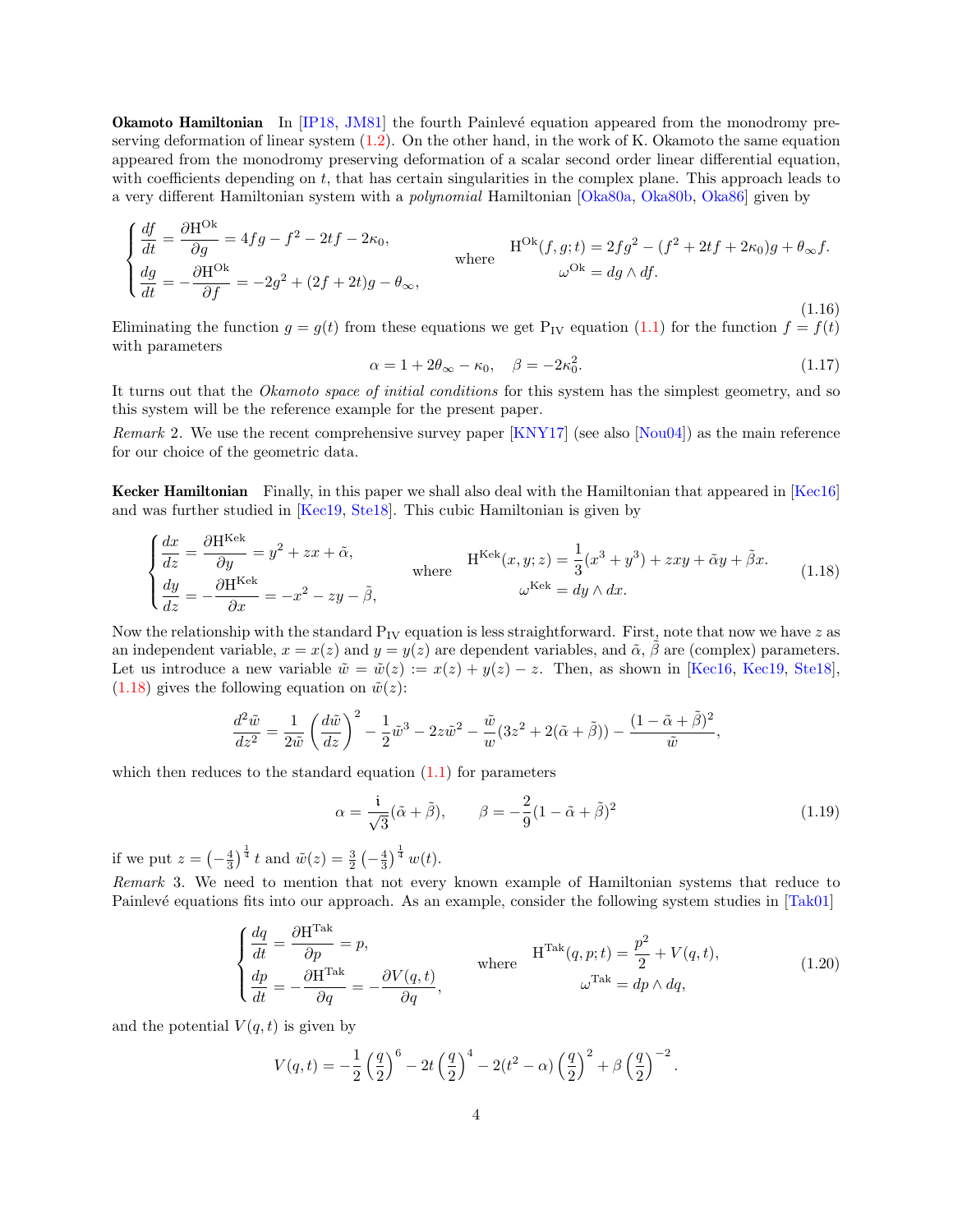By taking  $w = (q/2)^2$  one can easily show that w satisfies [\(1.1\)](#page-0-0). Moreover, in [\[Tak01\]](#page-25-8) it was shown that if one takes

<span id="page-4-0"></span>
$$
\begin{cases}\nf(q,p) = \left(\frac{q}{2}\right)^2, \\
g(q,p) = \frac{t}{2} + \frac{2\kappa_0}{q^2} + \frac{p}{2q} + \frac{q^2}{16},\n\end{cases}
$$
\n(1.21)

then [\(1.16\)](#page-3-1) transforms to [\(1.20\)](#page-3-2) with  $\alpha = 1 + 2\theta_{\infty} - \kappa_0$  and  $\beta = -2\kappa_0^2$ , which is exactly [\(1.17\)](#page-3-3). Further, the Liouville form giving the canonical transformation is

$$
\theta = gdf - \mathbf{H}^{\text{Ok}}dt = \frac{1}{4}(pdq - \mathbf{H}^{\text{Tak}}dt) + d\phi(q, p, t),
$$

where  $d\phi(q, p, t)$  is an exact form which can be calculated explicitly.

However, the change of variables [\(1.21\)](#page-4-0) is only algebraic, but not birational. In this case it is impossible to construct the space of initial conditions for the system  $(1.20)$  in the sense of  $[Oka79]$  by resolving singularities, and so our approach can not be used.

We summarize the relationship between different systems considered in this paper in Figure [1.](#page-4-1)



<span id="page-4-1"></span>Figure 1: Relationship between different Hamiltonian Systems for  $P_{IV}$ 

The paper is organized as follows. In Section [2](#page-4-2) we summarize our main results and give explicit change of coordinates between different Hamiltonian systems that we discuss in this paper, and we also show how to explicitly match the Hamiltonian functions. In Section [3](#page-7-0) we carefully review the construction of the space of initial conditions for a Painlevé Hamiltonian system and then discuss the Hamiltonian formalism for time-dependent Hamiltonian functions. In Section [4](#page-10-0) we describe an algorithmic procedure on constructing a birational change of coordinates matching two different Hamiltonian systems based on identifying the geometry of the space of initial conditions. Some standard facts about the geometry of the standard  $E_6^{(1)}$ surface, including the choice of root bases for the surface and symmetry sub-lattices in its Picard lattice, are in the Appendix.

## <span id="page-4-2"></span>2 Main Results

In this section we summarize the relationship between different Hamiltonian systems considered in this paper, on the level of the Hamiltonians, by providing explicit coordinate transformations and parameter matching.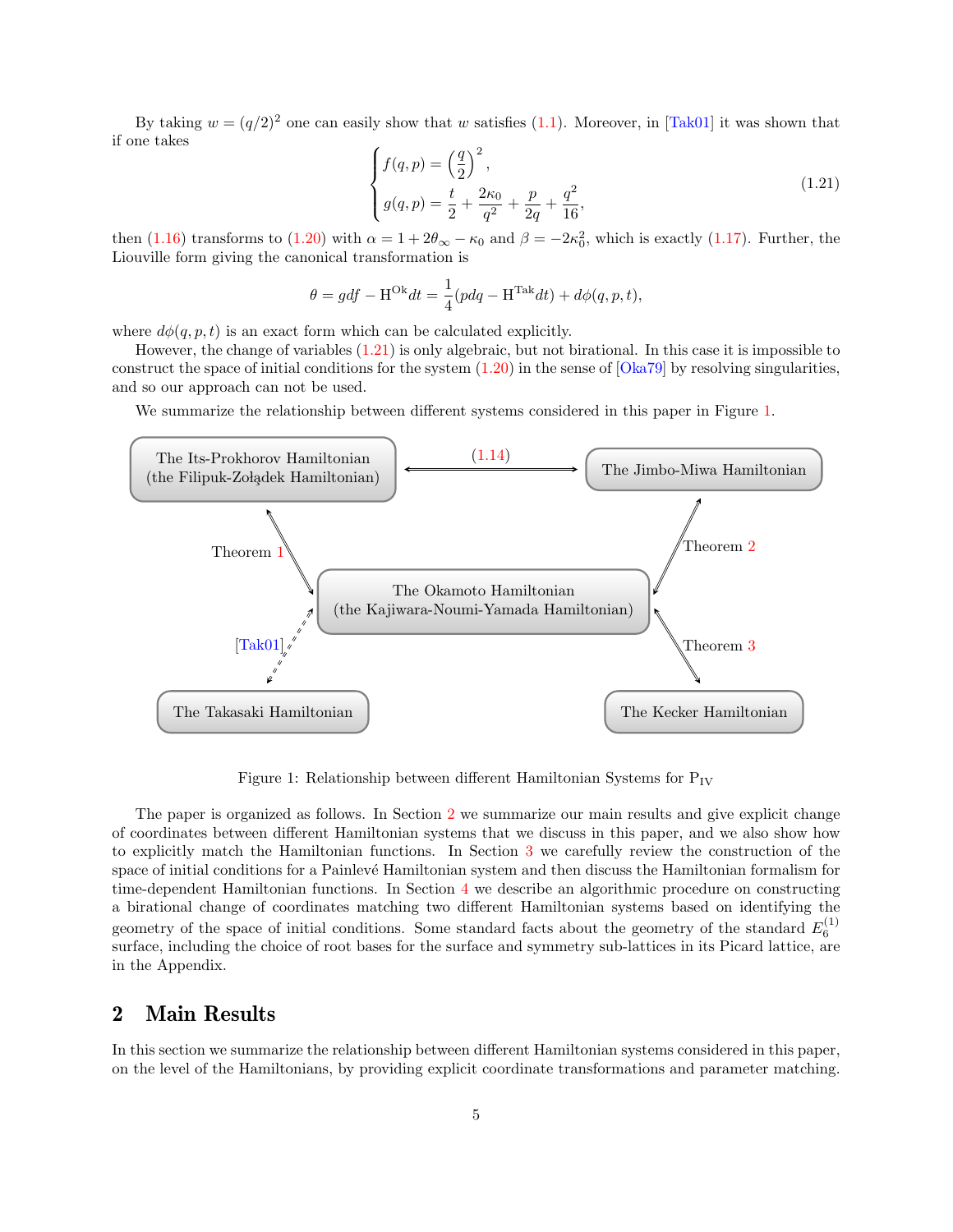#### Its-Prokhorov and Jimbo-Miwa systems

<span id="page-5-0"></span>Theorem 1. The Its-Prokhorov Hamiltonian system [\(1.7\)](#page-1-5) and the Okamoto Hamiltonian system [\(1.16\)](#page-3-1) are related by the following change of variables and parameter correspondence:

<span id="page-5-2"></span>
$$
\begin{cases}\n q(f,g,t) = f, \\
 p(f,g,t) = g - \frac{f}{4} - \frac{t}{2} - \frac{\kappa_0}{2f}, \\
 \Theta_0 = \frac{\kappa_0}{2}, \\
 \Theta_{\infty} = 1 + \theta_{\infty} - \frac{\kappa_0}{2},\n\end{cases}\n\quad and conversely\n\begin{cases}\n f(q,p,t) = q, \\
 g(q,p,t) = p + \frac{q}{4} + \frac{t}{2} + \frac{\Theta_0}{q}, \\
 \kappa_0 = 2\Theta_0, \\
 \theta_{\infty} = -1 + \Theta_0 + \Theta_{\infty}.\n\end{cases}\n\tag{2.1}
$$

The Hamiltonians are then related by

$$
H^{IP}(q, p; t; \Theta_0, \Theta_\infty) = H^{Ok}(f(q, p), g(q, p); t; \kappa_0, \theta_\infty) + \frac{q}{2}.
$$
\n(2.2)

*Proof.* The change of variables  $(2.1)$  was established in Lemma [6.](#page-14-0) To relate the Hamiltonians, as explained in Section [3.2](#page-9-0) we need to match the 2-forms  $\Omega^{Ok} = \omega^{Ok} - dH^{Ok} \wedge dt = \omega^{IP} - dH^{IP} \wedge dt = \Omega^{IP}$ . We get

$$
\Omega^{\text{Ok}} = \omega^{\text{Ok}} - d\text{H}^{\text{Ok}} \wedge dt = dg \wedge df - d\left(2fg^2 - (f^2 + 2tf + 2\kappa_0)g + \theta_\infty f\right) \wedge dt
$$
  
=  $dp \wedge dq + \frac{1}{2}dt \wedge dq - d\left(2p^2q - \frac{q^3}{8} - \frac{tq^2}{2} - \frac{t^2q}{2} + \Theta_\infty q - \frac{2\Theta_0^2}{q} - q - 2t\Theta_0\right) \wedge dt$   
=  $\omega^{\text{IP}} - d\left(\text{H}^{\text{IP}} - 2t(\Theta_0 + \Theta_\infty)\right) \wedge dt,$ 

and the purely t-dependent terms can then be ignored.

Similar result holds for the Jimbo-Miwa system [\(1.13\)](#page-2-2).

<span id="page-5-1"></span>Theorem 2. The change of coordinates and parameter matching between the Jimbo-Miwa and Okamoto Hamiltonian systems is given by

<span id="page-5-3"></span>
$$
\begin{cases}\ny(f,g,t) = f, \\
z(f,g,t) = \frac{f^2}{2} - fg + ft + \kappa_0, \\
\Theta_0 = \frac{\kappa_0}{2}, \\
\Theta_{\infty} = 1 + \theta_{\infty} - \frac{\kappa_0}{2},\n\end{cases}\n\quad and conversely\n\begin{cases}\nf(y,z,t) = y, \\
g(y,z,t) = \frac{y}{2} - \frac{z}{y} + t + \frac{2\Theta_0}{y}, \\
\kappa_0 = 2\Theta_0, \\
\theta_{\infty} = -1 + \Theta_0 + \Theta_{\infty}.\n\end{cases}\n\tag{2.3}
$$

The Hamiltonians are then related by

$$
H^{JM}(y, z; t; \Theta_0, \Theta_\infty) = H^{Ok}(f(y, z, t), g(y, z, t); t; \kappa_0 = 2\Theta_0, \theta_\infty = -1 + \Theta_0 + \Theta_\infty) + y. \tag{2.4}
$$

Proof. The change of variables [\(2.3\)](#page-5-3) was established in Lemma [8.](#page-17-0) To relate the Hamiltonians, note that

$$
\Omega^{\text{Ok}} = \omega^{\text{Ok}} - d\text{H}^{\text{Ok}} \wedge dt = dg \wedge df - d\left(2fg^2 - (f^2 + 2tf + 2\kappa_0)g + \theta_\infty f\right) \wedge dt
$$
  
=  $-\frac{dz}{y} \wedge dy + dt \wedge dy - d\left(\frac{2z^2}{y} - zy - 2tz - \frac{4\Theta_0 z}{y} - y + (\Theta_0 + \Theta_\infty)y\right) \wedge dt$   
=  $\frac{1}{y}dy \wedge dz + d\left(\text{H}^{\text{JM}} - 2t(\Theta_0 + \Theta_\infty)\right) \wedge dt = \omega^{\text{JM}} - d\text{H}^{\text{JM}} \wedge dt,$ 

since the t-dependent terms can be ignored, as usual.

Note that combining these change of variables immediately gives us the change of variables between the Its-Prokhorov coordinates  $(q, p)$  and the Jimbo-Miwa coordinates  $(y, z)$  that we already obtained in equation  $(1.14).$  $(1.14).$ 

 $\Box$ 

 $\Box$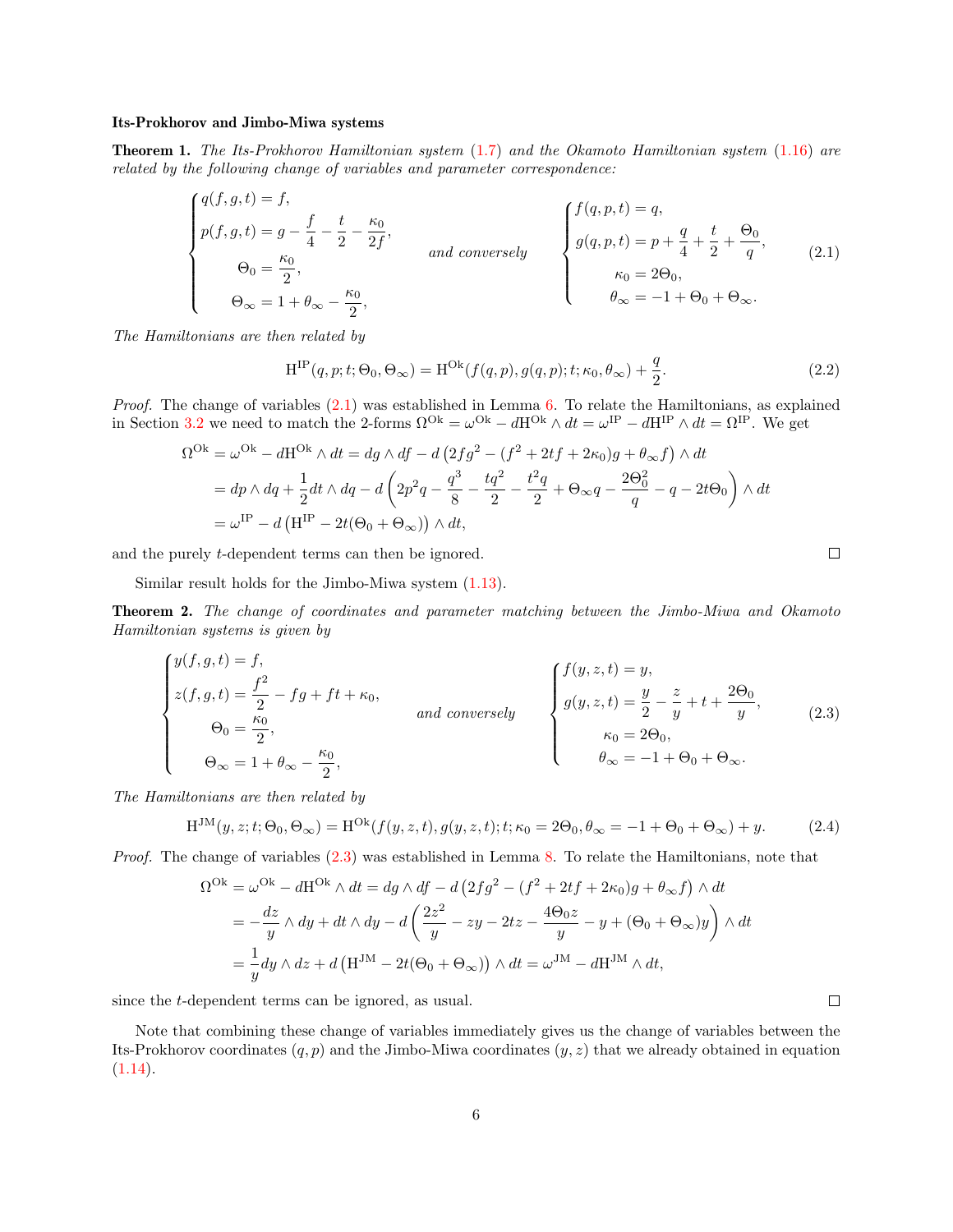The Kecker system The identification between the Kecker and the Okamoto systems is more complicated. In particular, the geometric normalization of the symplectic form differs from the original normalization of the symplectic form  $\omega^{\text{Kek}}$  in [\(1.18\)](#page-3-0);  $\tilde{\omega}^{\text{Kek}} = (1/3)\omega^{\text{Kek}}$ .

<span id="page-6-0"></span>Theorem 3. The Kecker Hamiltonian system [\(1.18\)](#page-3-0) and the Okamoto Hamiltonian system [\(1.16\)](#page-3-1) are related by the following change of variables and parameter correspondence:

<span id="page-6-1"></span>
$$
\begin{cases}\nx(f,g,t) = \frac{(1+i)}{4(3)^{3/4}} \left(3(\sqrt{3}-i)f + 12ig + 2(\sqrt{3}-3i)t\right), \\
y(f,g), t = \frac{(1+i)}{4(3)^{3/4}} \left(3(\sqrt{3}+i)f - 12ig + 2(\sqrt{3}+3i)t\right), \\
z(t) = \left(-\frac{4}{3}\right)^{\frac{1}{4}} t, \\
\end{cases}\n\tilde{\beta} = \frac{(\sqrt{3}-3i) - 6i\theta_{\infty} - 3(\sqrt{3}-i)\kappa_{0}}{2\sqrt{3}},
$$
\n(2.5)

and converseley,

$$
\begin{cases}\nf(x,y,z) = \frac{1-i}{3^{3/4}}(x+y-z), \\
g(x,y,z) = -\frac{(1+i)}{4(3)^{3/4}}\left((\sqrt{3}+i)x - (\sqrt{3}-i)y + 2iz\right), & \kappa_0 = \frac{1-\tilde{\alpha}+\tilde{\beta}}{3}, \\
t(z) = \left(-\frac{3}{4}\right)^{\frac{1}{4}}z, & \theta_{\infty} = \frac{-2+(i\sqrt{3}-1)\tilde{\alpha}+(i\sqrt{3}+1)\tilde{\beta}}{6}.\n\end{cases}
$$
\n(2.6)

The Hamiltonians are then related by

$$
H^{Kek}(x, y; z; \tilde{\alpha}, \tilde{\beta}) = 3\left( \left(\frac{-3}{4}\right)^{\frac{1}{4}} H^{Ok}(f(x, y, z), g(x, y, z); t(z); \kappa_0(\tilde{\alpha}, \tilde{\beta}), \theta_{\infty}(\tilde{\alpha}, \tilde{\beta})) - \frac{1 + i\sqrt{3}}{6}x + \frac{1 - i\sqrt{3}}{6}y + \frac{z^3}{9} + \frac{1 + i\sqrt{3}}{6}z\tilde{\alpha} + \frac{1 - i\sqrt{3}}{6}z\tilde{\beta} \right).
$$
\n(2.7)

*Proof.* The change of variables  $(2.5-2.6)$  $(2.5-2.6)$  was established in Lemma [10.](#page-19-0) For the Hamiltonians, given the difference in normalizations, we should have

<span id="page-6-2"></span>
$$
\Omega^{\text{Ok}} = \omega^{\text{Ok}} - d\mathbf{H}^{\text{Ok}} \wedge dt = \frac{1}{3} \cdot (\omega^{\text{Kek}} - d\mathbf{H}^{\text{Kek}} \wedge dz) = \frac{1}{3} \Omega^{\text{Kek}}.
$$

That is,

$$
\Omega^{Ok} = dg \wedge df - d \left( 2fg^2 - f^2g - 2tfg - 2\kappa_0 g + \theta_\infty f \right) \wedge dt
$$
  
=  $-\frac{2\sqrt{3}dx \wedge dy - \sqrt{3}(1 + i\sqrt{3})dx \wedge dz + \sqrt{3}(1 - i\sqrt{3})dy \wedge dz}{6\sqrt{3}}$   
 $-d\frac{(1 + i)\left(2\sqrt{3}(x^3 + y^3 - z^3 + 3xyz) + 3(3i + \sqrt{3} + 2\sqrt{3}\tilde{\beta})x + 3(3i - \sqrt{3} + 2\sqrt{3}\tilde{\alpha})y\right)}{18(3^{3/4})} \wedge \left(-\frac{3}{4}\right)^{\frac{1}{4}} dz$   
=  $\frac{1}{3}\left( dy \wedge dx + \frac{1 + i\sqrt{3}}{2}dx \wedge dz - \frac{1 - i\sqrt{3}}{2}dy \wedge dz$   
 $-d\left(x^3 + y^3 - z^3 + \tilde{\beta}x + \frac{1 + i\sqrt{3}}{2}x + \tilde{\alpha}y + \frac{-1 + i\sqrt{3}}{2}y\right) \wedge dz\right)$   
=  $\frac{1}{3}\left( dy \wedge dx - dH^{Kek}(x, y, z; \tilde{\alpha}, \tilde{\beta}) \wedge dz\right),$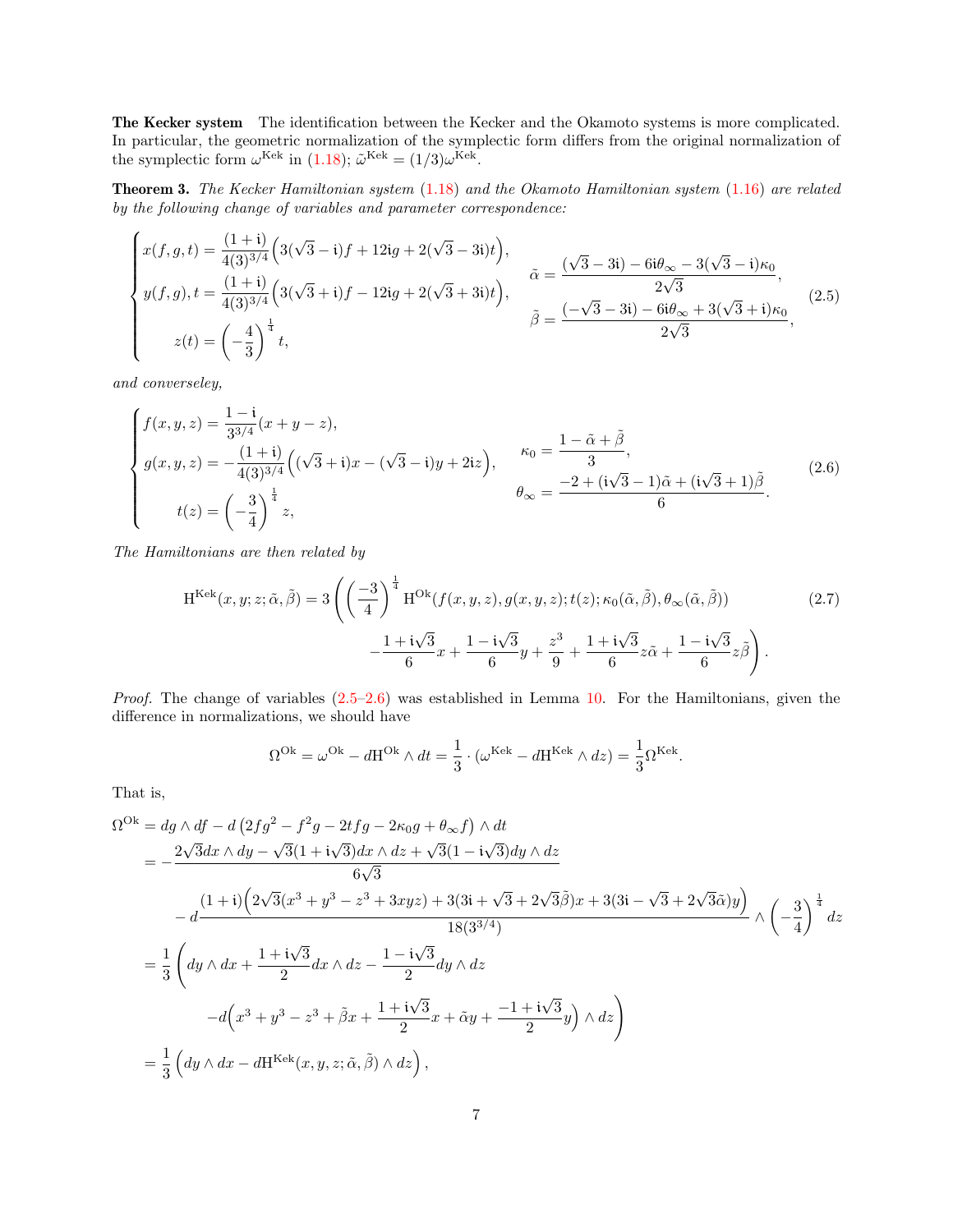which gives us the needed rescaling coefficients, as well as the x and y-dependent corrections to the Hamiltonian  $H^{Ok}(f(x, y), g(x, y); t(z); \kappa_0(\tilde{\alpha}, \tilde{\beta}), \theta_\infty(\tilde{\alpha}, \tilde{\beta}))$ . The remaining terms are purely time z-dependent and can be ignored.  $\Box$ 

## <span id="page-7-0"></span>3 Preliminaries

### <span id="page-7-1"></span>3.1 The Okamoto Space of Initial Conditions

*Notation.* For this system we use the following notation: coordinates  $(f, g)$ , parameters  $\kappa_0$  and  $\theta_{\infty}$ ; time variable  $t$ ; base points  $q_i$ , exceptional divisors  $F_i$ .

The foundations of the geometric analysis of Painlevé equations were developed by K. Okamoto [\[Oka79\]](#page-25-1). To make this paper self-contained, in this section we briefly explain how to construct the space of initial conditions for the Hamiltonian system [\(1.16\)](#page-3-1). This will also allow us to introduce various notational conventions. This section is closely related to [\[KNY17,](#page-24-5) Section 2.6] that we recommend for details.

Recall that the Painlevé property essentially requires that the general solution of an ODE has no movable (i.e., dependent of initial conditions) singularities other than poles. If we think about parameterizing solutions via initial conditions at some time  $t_0$ , we then need to allow infinities as initial conditions, i.e., we need to change from  $\mathbb C$  to  $\mathbb P^1$ . Thus, we consider the pair of dependent variables  $(f, g)$  as affine coordinates on the complex projective plane  $\mathbb{P}^1 \times \mathbb{P}^1$ . We then introduce three more charts  $(F, g)$ ,  $(f, G)$ , and  $(F, G)$ , where  $F = 1/f$  and  $G = 1/g$  are coordinates in the neighborhood of infinity, and via direct substitution we can easily rewrite our system in those charts:

$$
(f, G): \begin{cases} \frac{df}{dt} = -f^2 + \frac{4f}{G} - 2tf - 2\kappa_0, \\ \frac{dG}{dt} = \theta_{\infty}G^2 - 2fG - 2tG + 2, \\ \frac{df}{dt} = -f^2 + 4fg - 2tf - 2\kappa_0, \\ \frac{dg}{dt} = -2g^2 + 2fg + 2tg - \theta_{\infty}, \end{cases} (F, g): \begin{cases} \frac{dF}{dt} = 2\kappa_0F^2 - \frac{4F}{G} + 2tF + 1, \\ \frac{dG}{dt} = \theta_{\infty}G^2 - \frac{2G}{F} - 2tG + 2, \\ \frac{df}{dt} = 2F^2\kappa_0 - 4Fg + 2tF + 1, \\ \frac{dg}{dt} = -2g^2 + \frac{2g}{F} + 2tg - \theta_{\infty}. \end{cases}
$$

Consider, for example, our system in the  $(F, g)$ -chart. Solutions correspond to the flowlines of the vector field  $\mathbf{V}(F,g) = (2F^2\kappa_0 - 4Fg + 2Ft + 1)\partial_F + (-2g^2 + \frac{2g}{F} + 2tg - \theta_\infty)\partial_g + \partial_t$  that becomes undefined when  $F = 0$ . Rescaling,  $FV(F,g) = (2F^3\kappa_0 - 4F^2g + 2F^2t + F)\partial_F + (-2Fg^2 + 2g + 2tFg - \theta_\infty F)\partial_g + F\partial_t$ , we see that at the points  $(F = 0, g \neq 0)$  the field becomes  $2g\partial_q$ , and so this flow is "vertical" (has a zero  $\partial_t$ -component) and hence such points do not parametrize solutions of the Painlevé equations (that are functions of  $t$ ). Thus, we call the curve given by  $F = 0$  (in this chart) a vertical leaf (or an *inaccessible divisor*). However, at the point  $(0, 0)$  the rescaled field also vanishes (and we see the indeterminacy  $F/g = 0/0$  in the original field  $V(F, g)$ ) and so a further adjustment is needed. This indeterminacy is resolved by the standard blowup procedure from the algebraic geometry, see, e.g., [\[Sha13\]](#page-25-9) for details.

In the two-dimensional case the blowup procedure is particularly simple and can be thought of as follows [\[DFS20\]](#page-24-2). Geometrically, the blowup procedure "separates" the lines passing through the point  $q_i$  (the center of the blowup) by "lifting" them according to their "slopes" (see the left picture on Figure [2](#page-8-0) for the local illustration of a blowup in the real-variable case). Topologically, for complex surfaces, blowup is a surgery that creates a Riemann sphere "bubble" (projectivized tangent space)  $S^2 \simeq \mathbb{P}^1_{\mathbb{C}}$  in place of the center of the blowup  $q_i$ , thus adding a new spherical class to homology (and, via the Poincaré duality, cohomology) of the surface. Algebraically, the blowup procedure is an introduction of two new charts  $(u_i, v_i)$  and  $(U_i, V_i)$  in the neighborhood of the blowup point  $q_i(x_i, y_i)$ , where the change of variables is given by  $x = x_i + u_i = x_i + U_i V_i$ and  $y = y_i + u_i v_i = y_i + V_i$ . This change of variables is a bijection away from  $q_i$ , but the point  $q_i$  is replaced by the  $\mathbb{P}^1$ -line of all possible slopes, called the *central fiber* or the *exceptional divisor* of the blowup. We denote this central fiber by  $F_i$  (and sometimes by  $E_i$ ), it is given in the blowup charts by local equations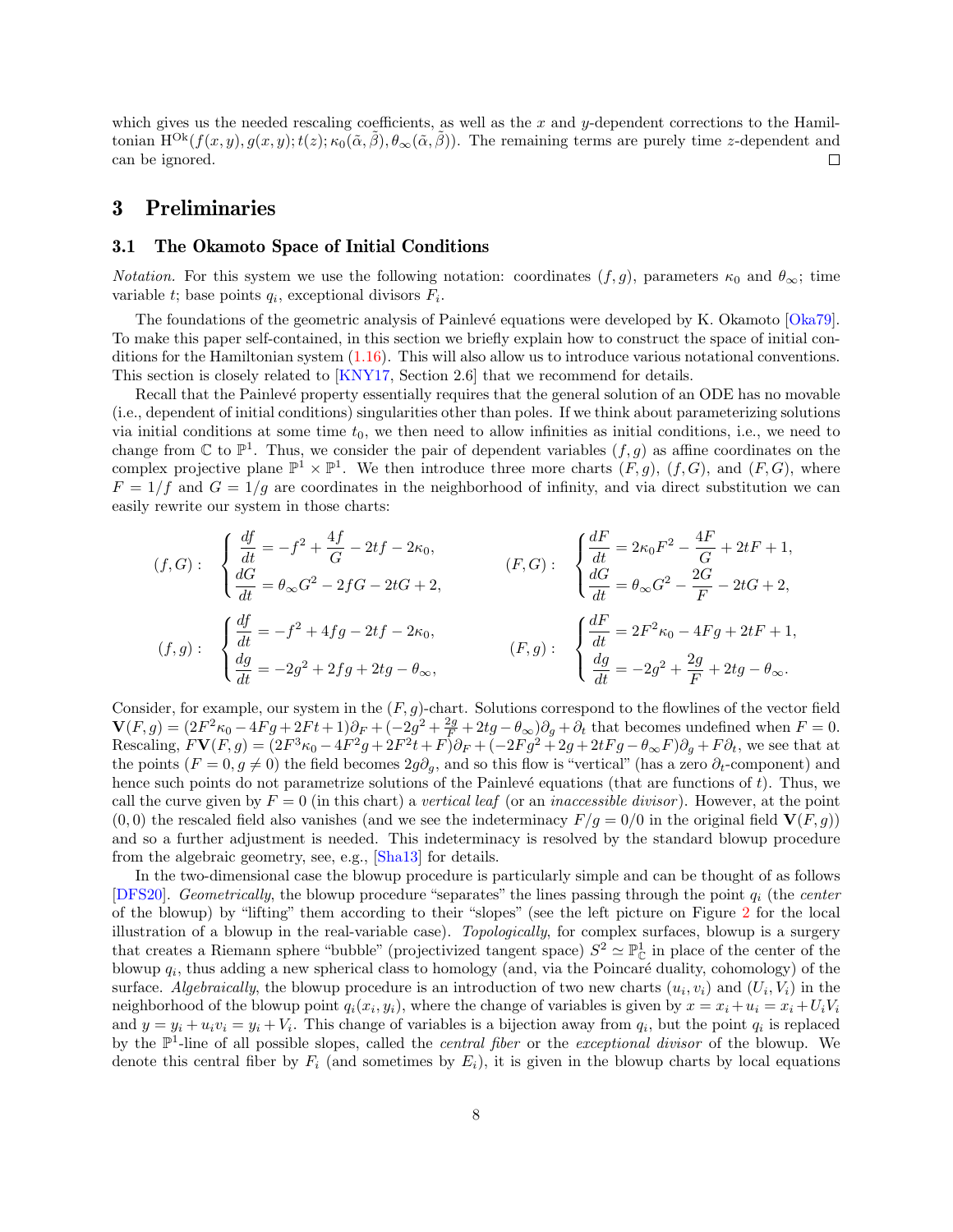$u_i = 0$  and  $V_i = 0$ . For these charts the upper/lower-case naming convention is only for convenience and, in contrast to the naming of affine charts, it does not hold that  $U_i = 1/u_i$ . However, it is true that  $v_i = 1/U_i$ — these local coordinates on  $\mathbb{P}^1$  represent all possible slopes of lines passing through the point  $q_i$ , and so this variable change "separates" all curves passing through  $q_i$  based on their slopes. Schematically, it is convenient to illustrate the blowup on a diagram as shown on the right on Figure [2.](#page-8-0) The notation  $L - F_i$ denotes the proper transform  $\pi^{-1}(L - (x_i, y_i))$ , that needs to be distinguished from the total transform  $\pi^{-1}(L) = (L - F_i) + F_i$ . Note that, despite the presence of the negative sign,  $L - F_i$  is an actual geometric curve, i.e., an effective divisor.



<span id="page-8-0"></span>Figure 2: The Blowup Procedure

Thus, blowing up the point  $q_1 (F = 0, g = 0)$  amounts to introducing coordinate charts  $(u_1, v_1)$  and  $(U_1, V_1)$  via  $F = u_1 = U_1V_1$ ,  $g = u_1v_1 = V_1$ . Since the change of variables is algebraic, it is easy to rewrite our system in those charts:

$$
(u_1v_1): \begin{cases} \frac{du_1}{dt} = -4u_1^2v_1 + 2\kappa_0u_1^2 + 2tu_1 + 1, \\ \frac{dv_1}{dt} = 2u_1v_1^2 + \frac{v_1 - \theta_\infty}{u_1} - 2\kappa_0u_1v_1, \end{cases} \qquad (U_1, V_1): \begin{cases} \frac{dU_1}{dt} = 2\kappa_0U_1^2V_1 + \frac{\theta_\infty U_1 - 1}{V_1} - 2U_1V_1, \\ \frac{dV_1}{dt} = -2V_1^2 + \frac{2}{U_1} + 2tV_1 - \theta_\infty. \end{cases}
$$

Performing the same kind of analysis we see that there is another vertical leaf given by the equations  $u_1 =$  $V_1 = 0$  (that corresponds to the central fiber) that contains a new indeterminate point  $q_2$  ( $u_1 = 0, v_1 = \theta_{\infty}$ ) (equivalently,  $U_1 = 1/\theta_{\infty}$ ,  $V_1 = 0$ ); since all new base points appear on exceptional divisors, we omit the coordinates and write them, e.g., as  $q_2(0, \theta_\infty)$  or  $q_2(1/\theta_\infty, 0)$ . Introducing the new charts  $(u_2, v_2)$  and  $(U_2, V_2)$ via  $u_1 = u_2 = U_2 V_2$ ,  $v_1 = \theta_\infty + u_2 v_2 = \theta_\infty + V_2$  and repeating this process we see that there are no new base points in these charts and this cascade is resolved.



<span id="page-8-1"></span>Figure 3: The Space of Initial Conditions for the Okamoto Hamiltonian System [\(1.16\)](#page-3-1)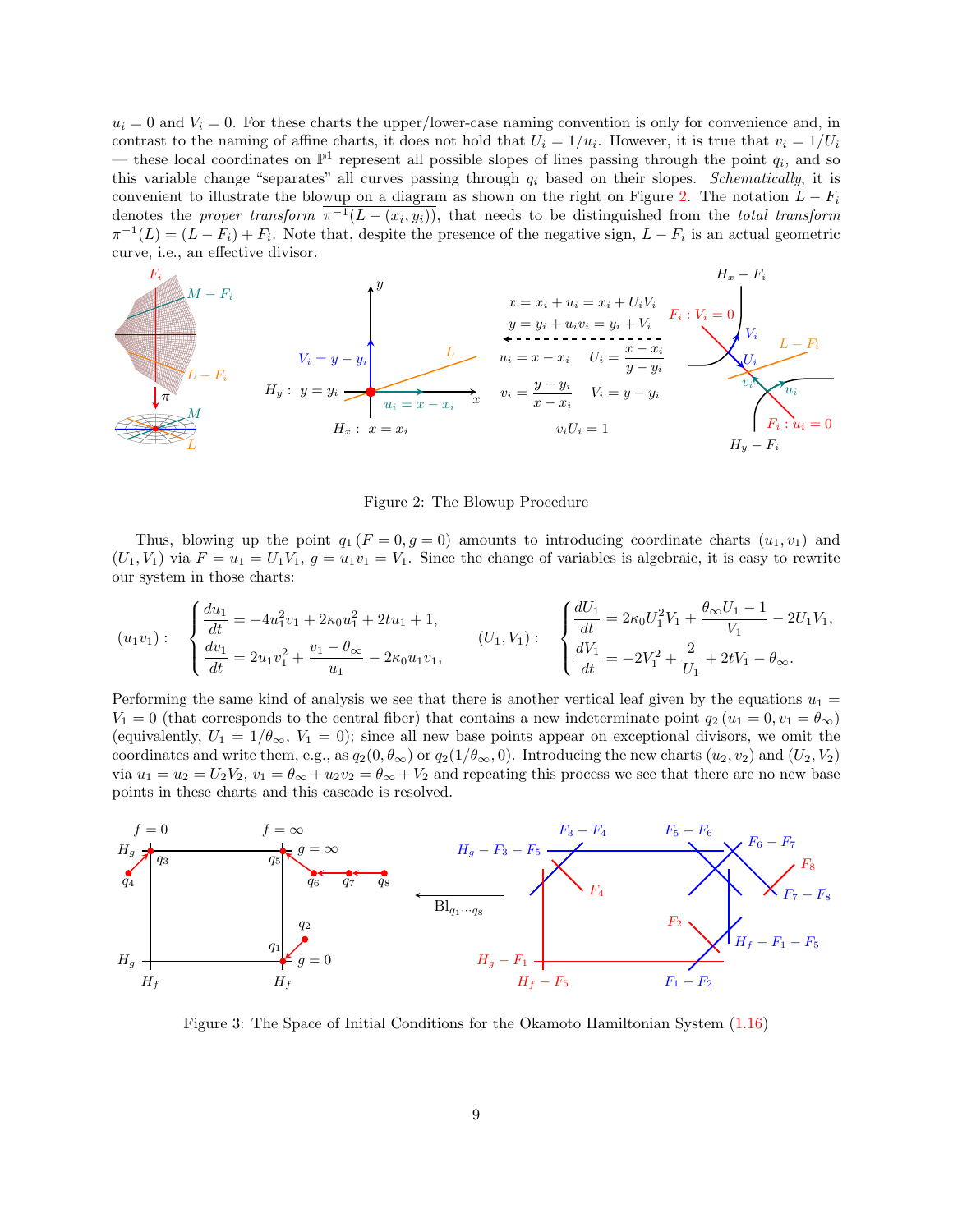We now do the same procedure in the remaining charts to get the following cascades of base points:

$$
q_1(\infty, 0) \leftarrow q_2(0, \theta_{\infty}), \qquad q_3(0, \infty) \leftarrow q_4(\kappa_0, 0), q_5(\infty, \infty) \leftarrow q_6(0, 2) \leftarrow q_7(0, -4t) \leftarrow q_8(0, 4(1 + 2t^2 + \theta_{\infty} - \kappa_0)).
$$
\n(3.1)

Remark 4. Since the blowup points that appear in the cascades are on exceptional divisors, when we write the coordinates of these points as  $q_i(0, a)$ , we work in the  $(u, v)$  coordinate system, and points  $q_i(a, 0)$  are in the  $(U, V)$  coordinate system; for points  $q_i(0, 0)$  we would always specify which coordinate system is used.

The resulting configuration of the base points and vertical leaves is shown on Figure [3.](#page-8-1) The Okamoto space of initial conditions is then the resulting surface with the configuration of vertical leaves removed. For the geometric analysis it is, however, more convenient to consider the compact surface and just realize that points on vertical leaves do not correspond to initial conditions of our equation.

Note that, modulo the coordinates of the base points, we get exactly the standard  $E_6^{(1)}$  surface as given in [\[KNY17\]](#page-24-5), see Figure [8.](#page-22-0) All of the standard geometric data, such as the choice of surface and root bases, for this surface is summarized in [A](#page-21-0)ppendix A (note that we use the notation  $F_i$  for exceptional divisors in the Okamoto case, and  $E_i$  in the KNY case). However, the normalization of points  $q_6(0, 2)$  in the Okamoto case and  $p_6(0, 1)$  in the standard case is slightly different, which results in the need for some scaling adjustments in the variables. Specifically, the Hamiltonian system

$$
\begin{cases}\n\frac{dq}{d\tilde{t}} = \frac{\partial H^{KNY}}{\partial p} = 2qp - q^2 - \tilde{t}q - a_1, \\
\frac{dp}{d\tilde{t}} = -\frac{\partial H^{KNY}}{\partial q} = 2qp - p^2 + \tilde{t}q - a_2, \\
\end{cases} \text{ where } H^{KNY}(q, p; \tilde{t}) = qp^2 - q^2p - \tilde{t}qp - a_2q - a_1p, \\
\omega^{KNY} = dp \wedge dq.
$$
\n(3.2)

considered in [\[KNY17,](#page-24-5) Section 2.6] results in the following form of  $P_{IV}$  equation:

$$
\frac{d^2q}{d\tilde{t}^2} = \frac{1}{2q} \left(\frac{dq}{d\tilde{t}}\right)^2 + \frac{3}{2}q^3 + 2\tilde{t}q^2 + \left(a_2 - a_0 + \frac{\tilde{t}^2}{2}\right)q - \frac{a_1^2}{2q}.
$$

By the rescaling change of variables  $\tilde{t} = \sqrt{2}t$ ,  $q(\tilde{t}) = f(t(\tilde{t})) / \sqrt{2}$ 2 this equation can be transformed to the standard form  $(1.1)$  with parameters  $\alpha = 1 - a_1 - 2a_2$ ,  $\beta = -2a_1^2$ . The parameters  $a_1$  and  $a_2$  here are canonical geometric parameters called the root variables, as explained in Section [A.2.](#page-22-1) For future computations, it is important to relate these parameters to the parameters  $\kappa_0$  and  $\theta_{\infty}$  of the Okamoto Hamiltonian. Comparing

<span id="page-9-1"></span>
$$
\alpha = 1 - a_1 - 2a_2 = 1 + 2\theta_\infty - \kappa_0, \qquad \beta = -2a_1^2 = -2\kappa_0^2 \tag{3.3}
$$

we immediately see that

<span id="page-9-2"></span>
$$
a_1 = \kappa_0
$$
,  $a_2 = -\theta_\infty$ , and also,  $a_0 = 1 - a_2 - a_2 = 1 + \theta_\infty - \kappa_0$ . (3.4)

Note that we could have also computed the root variables directly from the geometric data in the same way as outlined in Lemma [11](#page-22-2) using the symplectic form  $\omega^{Ok} = dg \wedge df$ .

#### <span id="page-9-0"></span>3.2 Non-autonomous Hamiltonian systems, symplectic transformations and 2-forms

Suppose we have two Hamiltonian systems, with time-dependent Hamiltonians, and we found a birational change of coordinates that transforms one system into the other. In this section we address the question of how, given this change of coordinates, to find the relationship between the Hamiltonians themselves. The difficulty here stems from the fact that for time-dependent coordinate systems the above change of variables is in general also time-dependent. As a result, the direct change of coordinates in the Hamiltonian for one system does not, as a rule, give the Hamiltonian for another system – some additional terms appear. To understand the nature of these terms we need some facts about non-autonomous Hamiltonian systems that are relevant to global Hamiltonian structures of Painlevé equations on Okamoto's spaces [\[ST97,](#page-25-10) [MMT99,](#page-25-11) [Mat97\]](#page-24-8). This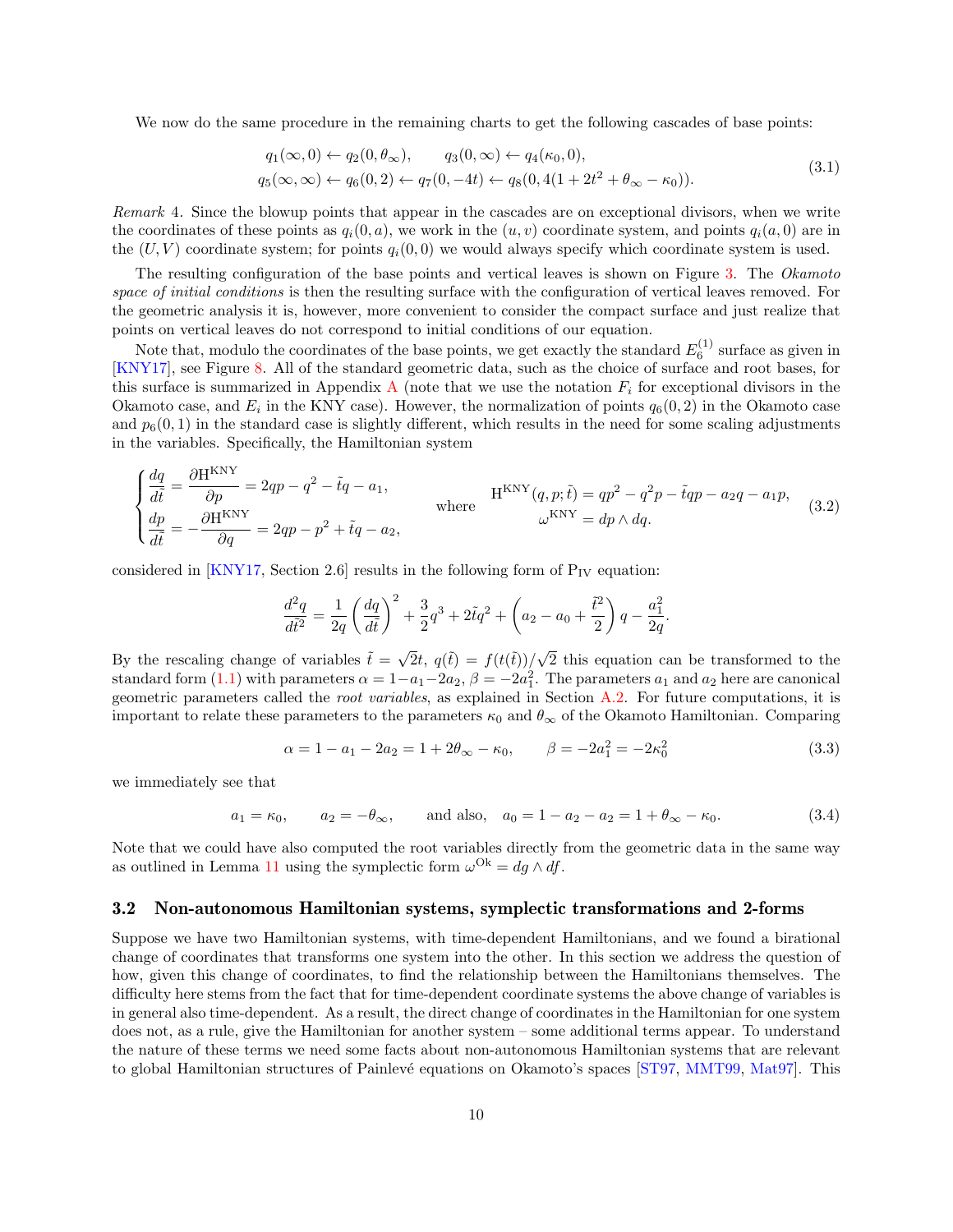point is explained in detail in [\[DFS21\]](#page-24-9), so here we only briefly illustrate it, locally, using the Its-Prokhorov Hamiltonian system [\(1.7\)](#page-1-5) and the Jimbo-Miwa Hamiltonian system [\(1.13\)](#page-2-2), since the change of coordinates  $(1.14)$  from  $(q, p) \mapsto (y, z)$  is t-dependent, and we can clearly see the additional correction terms.

Consider two copies of  $\mathbb{C}^2$  with coordinates  $(x, y)$  and  $(X, Y)$  equipped with rational symplectic forms  $\omega = F(x, y)dy \wedge dx$  and  $\tilde{\omega} = G(X, Y)dY \wedge dX$ , i.e.,  $F(x, y)$  and  $G(X, Y)$  are rational functions of their arguments. Suppose that we have a time-dependent birational change of variables  $\varphi$  that we can consider as a birational transformation on the extended phase space  $\mathbb{C}^3$ ,

$$
\varphi : \mathbb{C}^3 \ni (x, y, t) \mapsto (X(x, y, t), Y(x, y, t), t) \in \mathbb{C}^3.
$$

Then, for each fixed t, we have a birational transformation  $\varphi_t : (x, y) \mapsto (X(x, y; t), Y(x, y; t))$  and we say that  $\varphi_t$  is *symplectic* with respect to  $\omega$  and  $\tilde{\omega}$  if, under  $\varphi_t$ , we have

$$
\omega = F(x, y)dy \wedge dx = \varphi_t^*(\tilde{\omega}) = G(X(x, y; t), Y(x, y, ; t))d_tY \wedge d_tX,
$$
\n(3.5)

where  $d_t$  indicates the exterior derivative on  $\mathbb{C}^2$ , so t is treated as a constant in the calculation. We usually omit the pull-back symbol and simply write  $\omega = \tilde{\omega}$ . Suppose that we now have two time-dependent Hamiltonian functions  $H(x, y, t)$ ,  $K(X, Y, t)$ . Then we can define 2-forms  $\Omega = \omega - dH \wedge dt$  and  $\tilde{\Omega} = \tilde{\omega} - dK \wedge dt$ on the two copies of the extended phase space  $\mathbb{C}^3$ . Then, if under the transformation  $\varphi$  we have the equality of 2-forms

$$
\Omega = F(x, y)dy \wedge dx - dH \wedge dt = G(X, Y)dY \wedge dX - dK \wedge dt = \tilde{\Omega},
$$
\n(3.6)

where d here is the exterior derivative on the extended phase space  $\mathbb{C}^3$  and so t is treated as a variable in this calculation, then the Hamiltonian system

$$
\begin{cases} F(x,y) \frac{dx}{dt} = \frac{\partial H}{\partial y}, \\ F(x,y) \frac{dy}{dt} = -\frac{\partial H}{\partial x}, \end{cases}
$$
 is transformed into 
$$
\begin{cases} G(X,Y) \frac{dX}{dt} = \frac{\partial K}{\partial Y}, \\ G(X,Y) \frac{dY}{dt} = -\frac{\partial K}{\partial X}. \end{cases}
$$

This equality of 2-forms dictates the correction between the Hamiltonians modulo purely t-dependent functions, with

$$
d(H - K) \wedge dt = G(X, Y) \left( \frac{\partial X}{\partial t} \frac{\partial Y}{\partial y} - \frac{\partial Y}{\partial t} \frac{\partial Y}{\partial x} \right) dy \wedge dt + G(X, Y) \left( \frac{\partial X}{\partial t} \frac{\partial Y}{\partial x} - \frac{\partial Y}{\partial t} \frac{\partial X}{\partial x} \right) dx \wedge dt. \tag{3.7}
$$

Returning now to our example, note that the change of variables [\(1.14\)](#page-2-4) is symplectic with respect to the symplectic forms  $\omega^{\text{IP}}$  and  $\omega^{\text{JM}}$ , and so the equality of 2-forms

$$
\Omega^{\mathrm{IP}} = dp \wedge dq - d\mathbf{H}^{\mathrm{IP}} \wedge dt = \frac{1}{y} dy \wedge dz - d\mathbf{H}^{\mathrm{JM}} \wedge dt = \Omega^{\mathrm{JM}}
$$

gives

$$
d(\mathbf{H}^{\mathrm{IP}} - \mathbf{H}^{\mathrm{JM}}) \wedge dt = -\frac{1}{2} dy \wedge dt = \frac{1}{2} dq \wedge dt.
$$
 (3.8)

Thus, modulo purely t-dependent terms, we get

$$
H^{IP}(q(y, z, t), p(y, z, t); t) = H^{JM}(y, z; t) - \frac{y}{2} \text{ and } H^{JM}(y(q, p, t), z(q, p, t); t) = H^{IP}(q, p; t) + \frac{q}{2}.
$$

## <span id="page-10-0"></span>4 Reducing Hamiltonian Systems to the Canonical Form

In this chapter we construct spaces of initial conditions for each of the Hamiltonian systems described in the Introduction. We then follow the identification procedure, described below, to match the spaces of initial conditions to some reference case, that we take to be the Okamoto Hamiltonian system [\(1.16\)](#page-3-1), both on the level of the Picard lattice, and on the level of birational change of coordinates.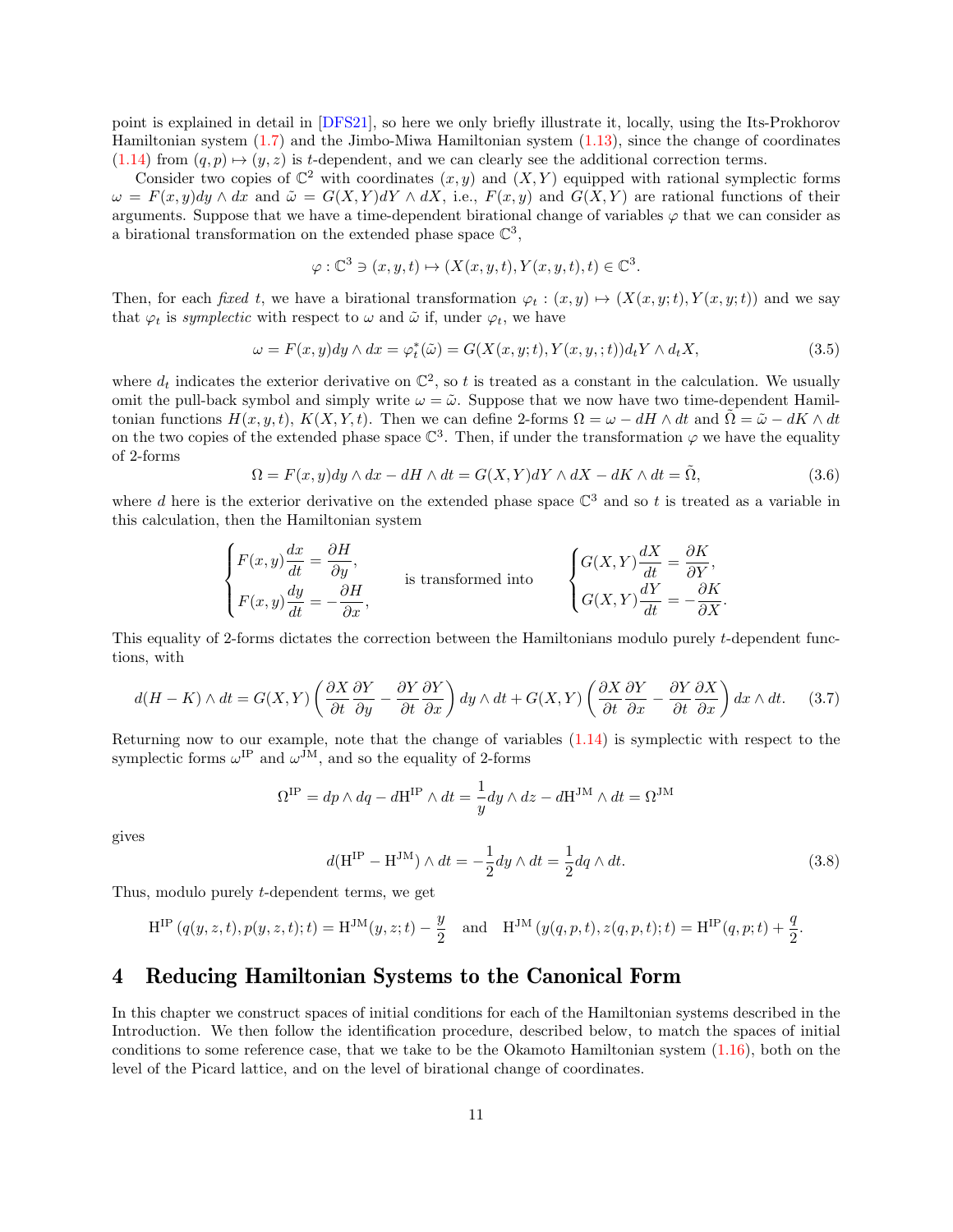#### 4.1 The Identification Procedure

- (Step 1) Construct the space of initial conditions for the system. We carefully review such construction in Section [3.1.](#page-7-1) We need to remark here that this step is potentially more involved than in the discrete case [\[DFS20\]](#page-24-2), since indeterminacies of the vector field do not necessarily constitute singularities which need to be resolved through blowups. In particular one must identify when a singularity is inaccessible and should be removed along with the vertical leaves rather than blown  $up$  — see [\[DFS21\]](#page-24-9) for an example where this is required. There is also the possibility that a system is indeterminate at a point, but it does not require blowing up since there is not a family of local solutions passing through, but rather a single one. This can occur when a system in coordinates is related by a birational transformation to a Painlevé equation in a way such that the symplectic form in these coordinates is t-dependent. In such cases more detailed inspection of solutions is required along the lines of classical Painlevé analysis, but we do not encounter such examples here.
- (Step 2) Determine the surface type, according to Sakai's classification scheme. Recall that almost all surfaces in the Sakai classification scheme are obtained as blowups of  $\mathbb{P}^1 \times \mathbb{P}^1$  at eight base points (the only exception of the  $E_8^{(1)}$  surface corresponding to P<sub>I</sub> that is obtained as a blowup of  $\mathbb{P}^2$  at nine points, and we do not consider that special case). These base points lie on a biquadratic curve on  $\mathbb{P}^1 \times \mathbb{P}^1$  that is a *polar divisor* of the symplectic form  $\omega$  defining the Hamiltonian structure. The surface type of the system is determined by the configuration of the irreducible components of this curve. Each such component should have self-intersection index −2 and is associated with a node of an affine Dynkin diagram; nodes are connected when the corresponding components intersect. The type of this Dynkin diagram is called the *surface type* of the equation. This description assumes that the surfaces  $\mathcal{X}_n$  are *minimal*, and this may not be the case in general. In that case some of the −1 curves, that should be inaccessible divisors for the system, need to be blown down, as in example in Sections [4.2](#page-11-0) and [4.4.](#page-17-1)
- (Step 3) Find a preliminary change of basis of  $Pic(\mathfrak{X})$ . At this step, we only need to ensure that this change of basis identifies the surface roots (or nodes of the Dynkin diagrams of our surface) with the standard example.
- (Step 4) Adjust this change of basis using root variables and parameter matching. Using a preliminary change of basis we can define the *symmetry roots* for our surface that match the standard example. We can then compute the *canonical parameters* for the surface, known as the *root variables*, using these symmetry roots. Those root variables can be expressed in terms of various parameters for the Hamiltonian systems. Since we consider systems that are known to reduce to some differential Painlevé equation, we have correspondence between their parameters. From that, we can see the correspondence between the root variables, which would either match or differ by some symmetry. In that case, we need to act by that symmetry transformation on our preliminary choice of basis to ensure that the final change of basis will result in matching Hamiltonian systems on the level of parameters as well.
- (Step 5) Find the change of variables reducing the applied problem to the standard example. Adjusting the change of bases in  $Pic(\mathfrak{X})$  if necessary, we now have the identification on the level of the Picard lattice. Next, we need to find the actual change of variables that induces that linear change of basis. For that, identify the curves that form the basis in the corresponding coordinate pencils. Those curves then are our projective coordinates, up to a Möbius transformation. To fix the Möbius transformations, use the mapping of coordinate divisors. An important part of this computation is the identification of the parameters between the two systems.

#### <span id="page-11-0"></span>4.2 The Its-Prokhorov Hamiltonian System

*Notation.* For this system we use the following notation: coordinates  $(q, p)$ , parameters  $\Theta_0$  and  $\Theta_\infty$ ; time variable s; base points  $y_i$ , exceptional divisors  $K_i$ .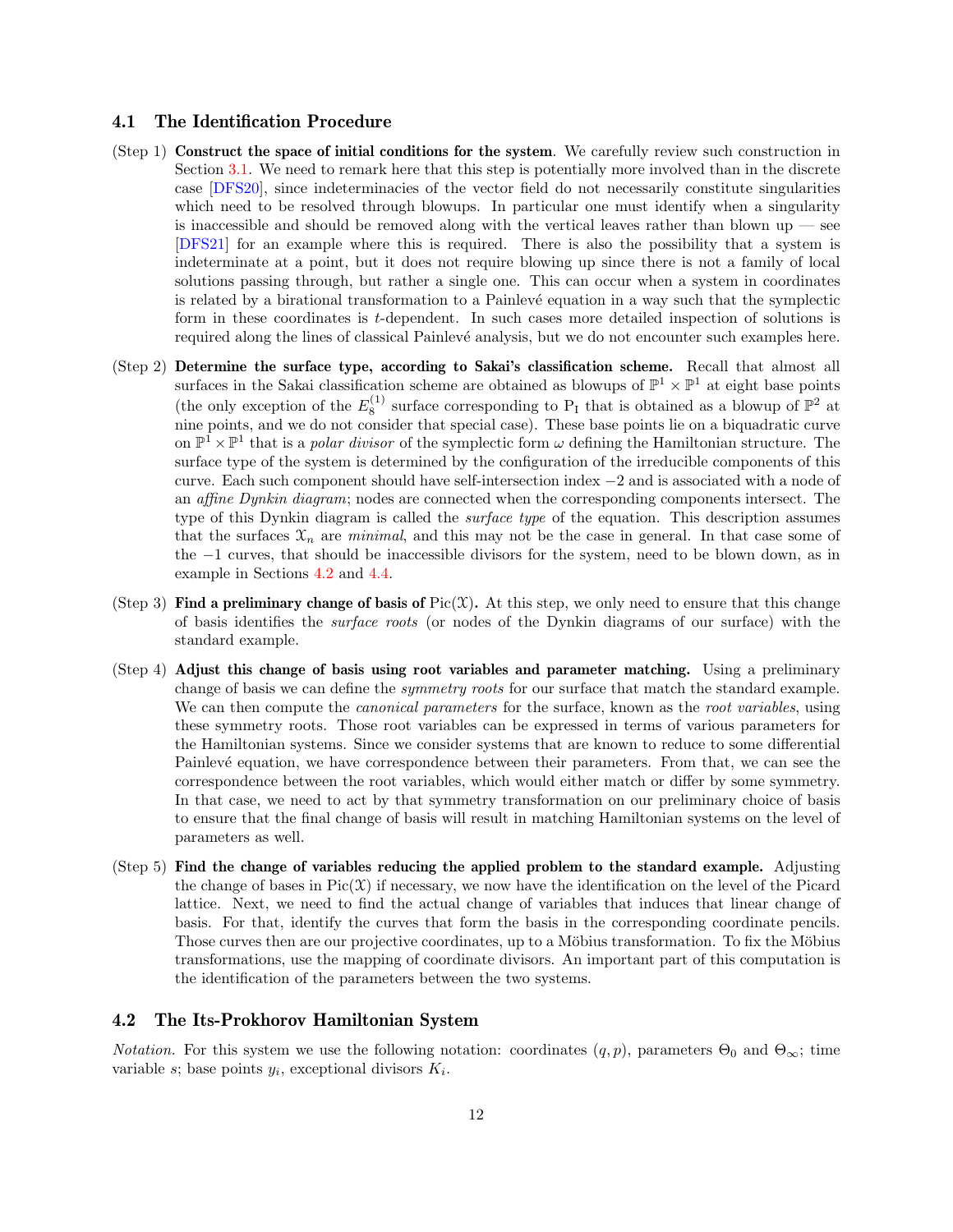In this section we construct the space of initial conditions for the Hamiltonian system [\(1.7\)](#page-1-5). Note that, if we only look at the Hamiltonians, we can not see the correspondence between the Okamoto parameters  $\{\theta_{\infty}, \kappa_0\}$  in [\(1.7\)](#page-1-5) and the Its-Prokhorov parameters  $\{\Theta_0, \Theta_{\infty}\}\$  in (1.7). However, since both equations reduce to the same standard form  $(1.1)$  with

$$
\alpha = 2\Theta_{\infty} - 1 = 1 + 2\theta_{\infty} - \kappa_0, \qquad \beta = -8\Theta_0^2 = -2\kappa_0^2,
$$

we see that the relationship between parameters is given by

<span id="page-12-1"></span>
$$
\Theta_0^2 = \frac{\kappa_0^2}{4}, \qquad \Theta_\infty = \theta_\infty - \frac{\kappa_0}{2} + 1. \tag{4.1}
$$

The time variable t does not have to be the same either, so for now we denote it by s, but from  $P_{IV}$  we know that we can take  $s = t$ .

The space of initial conditions for this system is constructed in the same way as in Section [3.1.](#page-7-1) However, this time we get ten base points (and so the space of initial conditions is not minimal),

$$
y_1(0,\infty) \longleftarrow y_2(-\Theta_0,0)
$$
\n
$$
y_4(\infty,\infty) \longleftarrow y_5(0,-4) \longleftarrow y_6(0,8s) \longleftarrow y_7(0,16(1-s^2-\Theta_\infty))
$$
\n
$$
y_4(\infty,\infty) \longleftarrow y_8(0,4) \longleftarrow y_9(0,-8s) \longleftarrow y_{10}(0,16(s^2+\Theta_\infty))
$$
\n
$$
(4.2)
$$

whose configuration is shown on Figure [4](#page-12-0) (left). After blowing them up and denoting the exceptional divisors for the blowup points  $y_i$  by  $K_i$ , we get the configuration of vertical leaves that includes two curves with selfintersection index  $-3$ ,  $K_1 - K_2 - K_3$  and  $K_4 - K_5 - K_8$ . These points lie on the polar divisor of a symplectic form  $\omega = k dq \wedge dp$ .



<span id="page-12-0"></span>Figure 4: The Space of Initial Conditions for the Its-Prokhorov Hamiltonian System [\(1.7\)](#page-1-5)

To match this space with the space of initial conditions for the Okamoto system shown on Figure [3,](#page-8-1) we need to blow down two −1 curves, and we should choose them among the curves intersecting with above −3 curves to reduce the index; to avoid going back we should not choose the exceptional divisors. Thus, we choose the curves  $H_q - K_1$  and  $H_q - K_4$ . Note that these curves are also *inaccessible divisors*, and so blowing them down does not change the space of initial conditions. It is also more convenient to, rather than blowing down those two curves, to blow up two points on the Okamoto surface. Looking at the intersection diagram [\(7\)](#page-21-1) and Figure [3,](#page-8-1) we see that one point should be on the curve  $d_3 = F_5 - F_6$  corresponding to the central node of the Dynkin diagram  $E_6^{(1)}$ , and the other one should be taken on a divisor corresponding to one of the boundary nodes. At this point we do not have enough information to make the right choice, so we just choose one of them, say  $d_1 = F_1 - F_2$ . Using the *root variables* we can later see whether this choice is correct and make adjustments, if necessary. The same applies to the matching of the remaining two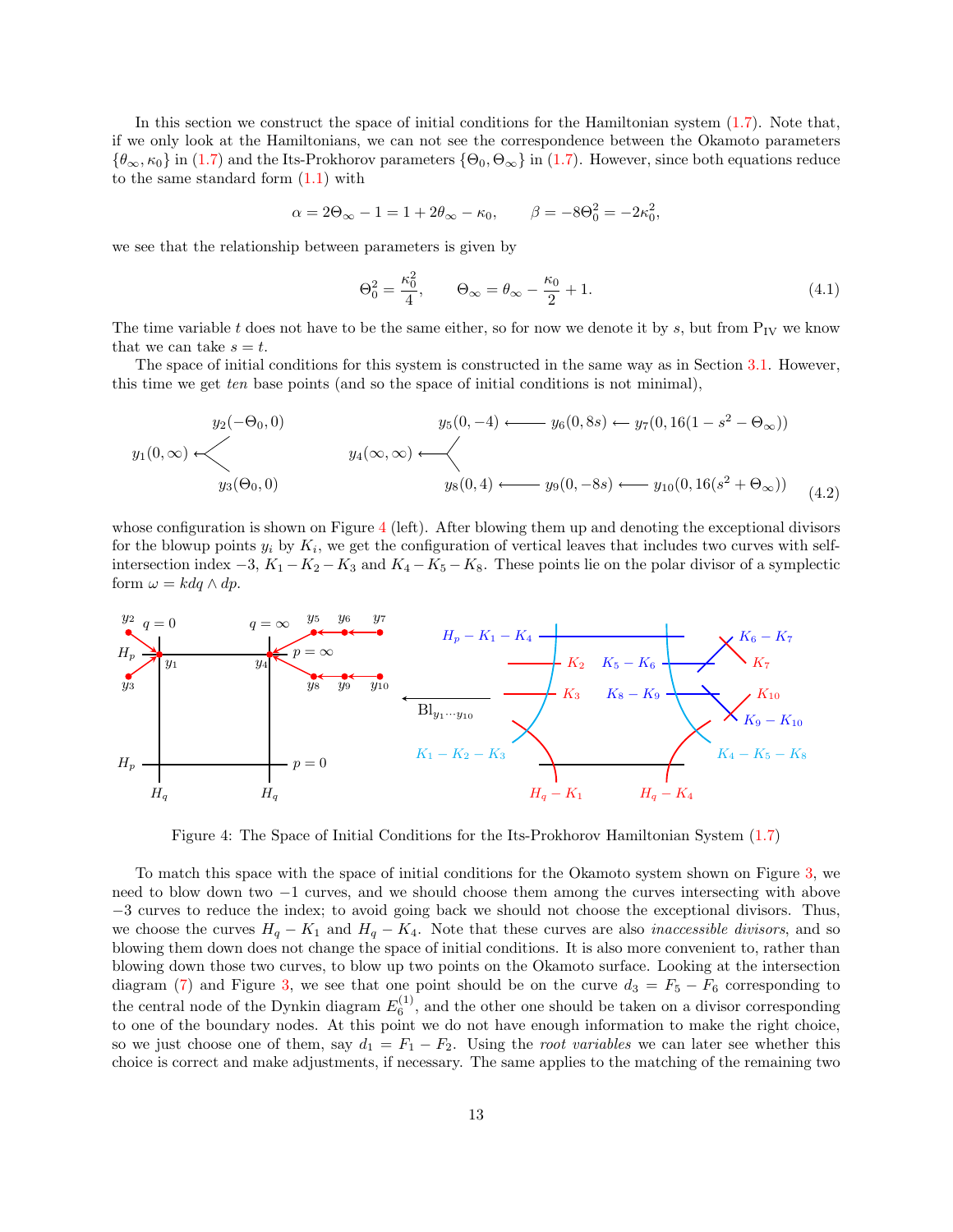legs of the  $E_6^{(1)}$  diagram. Thus, we want to find an identification of two bases of the Picard lattice of two non-minimal surfaces

$$
\mathrm{Pic}^{\mathrm{IP}}(\mathfrak{X}) = \mathrm{Span}_{\mathbb{Z}}\{\mathfrak{H}_q, \mathfrak{K}_p, \mathfrak{K}_1, \dots \mathfrak{K}_{10}\} \simeq \mathrm{Pic}^{\mathrm{Ok}}_{\mathrm{ext}}(\mathfrak{X}) = \mathrm{Span}_{\mathbb{Z}}\{\mathfrak{H}_f, \mathfrak{H}_g, \mathfrak{F}_1, \dots \mathfrak{F}_{10}\},
$$

that matches the irreducible components of the anti-canonical divisor as follows:

<span id="page-13-0"></span>
$$
\delta_0 = \mathcal{F}_7 - \mathcal{F}_8 = \mathcal{K}_9 - \mathcal{K}_{10}, \qquad \delta_4 = \mathcal{H}_g - \mathcal{F}_3 - \mathcal{F}_5 = \mathcal{K}_3 - \mathcal{K}_6, \n\delta_1 = \mathcal{F}_1 - \mathcal{F}_2 - \mathcal{F}_9 = \mathcal{K}_1 - \mathcal{K}_2 - \mathcal{K}_3, \qquad \delta_5 = \mathcal{F}_3 - \mathcal{F}_4 = \mathcal{K}_6 - \mathcal{K}_7, \n\delta_2 = \mathcal{H}_f - \mathcal{F}_1 - \mathcal{F}_5 = \mathcal{H}_p - \mathcal{K}_1 - \mathcal{K}_4, \qquad \delta_6 = \mathcal{F}_6 - \mathcal{F}_7 = \mathcal{K}_8 - \mathcal{K}_9.
$$
\n
$$
\delta_3 = \mathcal{F}_5 - \mathcal{F}_6 - \mathcal{F}_{10} = \mathcal{K}_4 - \mathcal{K}_5 - \mathcal{K}_8,
$$
\n(4.3)

We summarize such preliminary identification in the following Lemma.

Lemma 4. A preliminary change of basis resulting in the identification [\(4.3\)](#page-13-0) is given by

<span id="page-13-1"></span>
$$
\mathcal{H}_{f} = \mathcal{H}_{p} + 2\mathcal{H}_{q} - \mathcal{K}_{1} - \mathcal{K}_{3} - \mathcal{K}_{4} - \mathcal{K}_{5}, \qquad \mathcal{H}_{q} = \mathcal{H}_{g}, \n\mathcal{H}_{g} = \mathcal{H}_{q}, \qquad \mathcal{H}_{p} = \mathcal{H}_{f} + 2\mathcal{H}_{g} - \mathcal{F}_{1} - \mathcal{F}_{5} - \mathcal{F}_{9} - \mathcal{F}_{10}, \n\mathcal{F}_{1} = \mathcal{H}_{q} - \mathcal{K}_{3}, \qquad \mathcal{K}_{1} = \mathcal{H}_{g} - \mathcal{F}_{9}, \n\mathcal{F}_{2} = \mathcal{K}_{2}, \qquad \mathcal{K}_{2} = \mathcal{F}_{2}, \n\mathcal{F}_{3} = \mathcal{K}_{6}, \qquad \mathcal{K}_{3} = \mathcal{H}_{g} - \mathcal{F}_{1}, \n\mathcal{F}_{4} = \mathcal{K}_{7}, \qquad \mathcal{K}_{4} = \mathcal{H}_{g} - \mathcal{F}_{10}, \n\mathcal{F}_{5} = \mathcal{H}_{q} - \mathcal{K}_{5}, \qquad \mathcal{K}_{6} = \mathcal{F}_{3}, \n\mathcal{F}_{6} = \mathcal{K}_{8}, \qquad \mathcal{K}_{6} = \mathcal{F}_{3}, \n\mathcal{F}_{7} = \mathcal{K}_{9}, \qquad \mathcal{K}_{8} = \mathcal{F}_{6}, \n\mathcal{F}_{9} = \mathcal{H}_{q} - \mathcal{K}_{1}, \qquad \mathcal{K}_{8} = \mathcal{F}_{6}, \n\mathcal{F}_{9} = \mathcal{H}_{q} - \mathcal{K}_{4}, \qquad \mathcal{K}_{10} = \mathcal{F}_{8}.
$$
\n(A.4)

The corresponding symmetry roots then become

$$
\alpha_0 = 2\mathcal{H}_q + \mathcal{H}_p - \mathcal{K}_1 - \mathcal{K}_3 - \mathcal{K}_4 - \mathcal{K}_8 - \mathcal{K}_9 - \mathcal{K}_{10},
$$
  
\n
$$
\alpha_1 = 2\mathcal{H}_q + \mathcal{H}_p - \mathcal{K}_1 - \mathcal{K}_3 - \mathcal{K}_4 - \mathcal{K}_5 - \mathcal{K}_6 - \mathcal{K}_7,
$$
  
\n
$$
\alpha_2 = \mathcal{K}_3 - \mathcal{K}_2,
$$

and using the Period Map for the symplectic form  $\omega = k dq \wedge dp$  we get the following root variables:

 $a_0 = -k(\Theta_0 + \Theta_\infty), \quad a_1 = -k(1 + \Theta_0 - \Theta_\infty), \quad a_2 = 2k\Theta_0.$ 

Imposing the normalization condition  $a_0 + a_1 + a_2 = 1$  gives  $k = -1$ , and so we get back the standard symplectic form  $\omega^{\text{IP}} = dp \wedge dq$ .

Now we can use the root variables to check whether we got the correct bases identification. We know the correspondence between the Okamoto parameters  $\kappa_0$  and  $\theta_{\infty}$ , Painlevé parameters  $\alpha$ ,  $\beta$ , and root variables  $a_i$  from [\(3.3\)](#page-9-1) and [\(3.4\)](#page-9-2). We also have the correspondence between the Its-Prokhorov parameters  $\Theta_0$  and  $\Theta_\infty$ and Painlevé parameters  $\alpha$ ,  $\beta$  from [\(1.6\)](#page-1-4), and between  $\Theta_0$ ,  $\Theta_{\infty}$  and  $\kappa_0$  and  $\theta_{\infty}$  from [\(4.1\)](#page-12-1). In particular, we have  $\Theta_0^2 = \frac{\kappa_0^2}{4}$ , and so we need to choose the correct sign, which turns out to be a bit delicate, since the Its-Prokhorov system only depends on  $\Theta^2$ . However, the same parameters are also used in the Jimbo-Miwa system  $(1.13)$  considered in the next section, and from that parameter matching we see that we need to take  $\kappa_0 = 2\Theta_0$ . Then we get

$$
a_0^{\text{IP}} = \Theta_0 + \Theta_\infty = 1 + \theta_\infty = a_0^{\text{Ok}} + a_1^{\text{Ok}},
$$
  
\n
$$
a_1^{\text{IP}} = 1 + \Theta_0 - \Theta_\infty = \kappa_0 - \theta_\infty = a_1^{\text{Ok}} + a_2^{\text{Ok}},
$$
  
\n
$$
a_2^{\text{IP}} = -2\Theta_0 = -\kappa_0 = -a_1^{\text{Ok}},
$$
\n(4.5)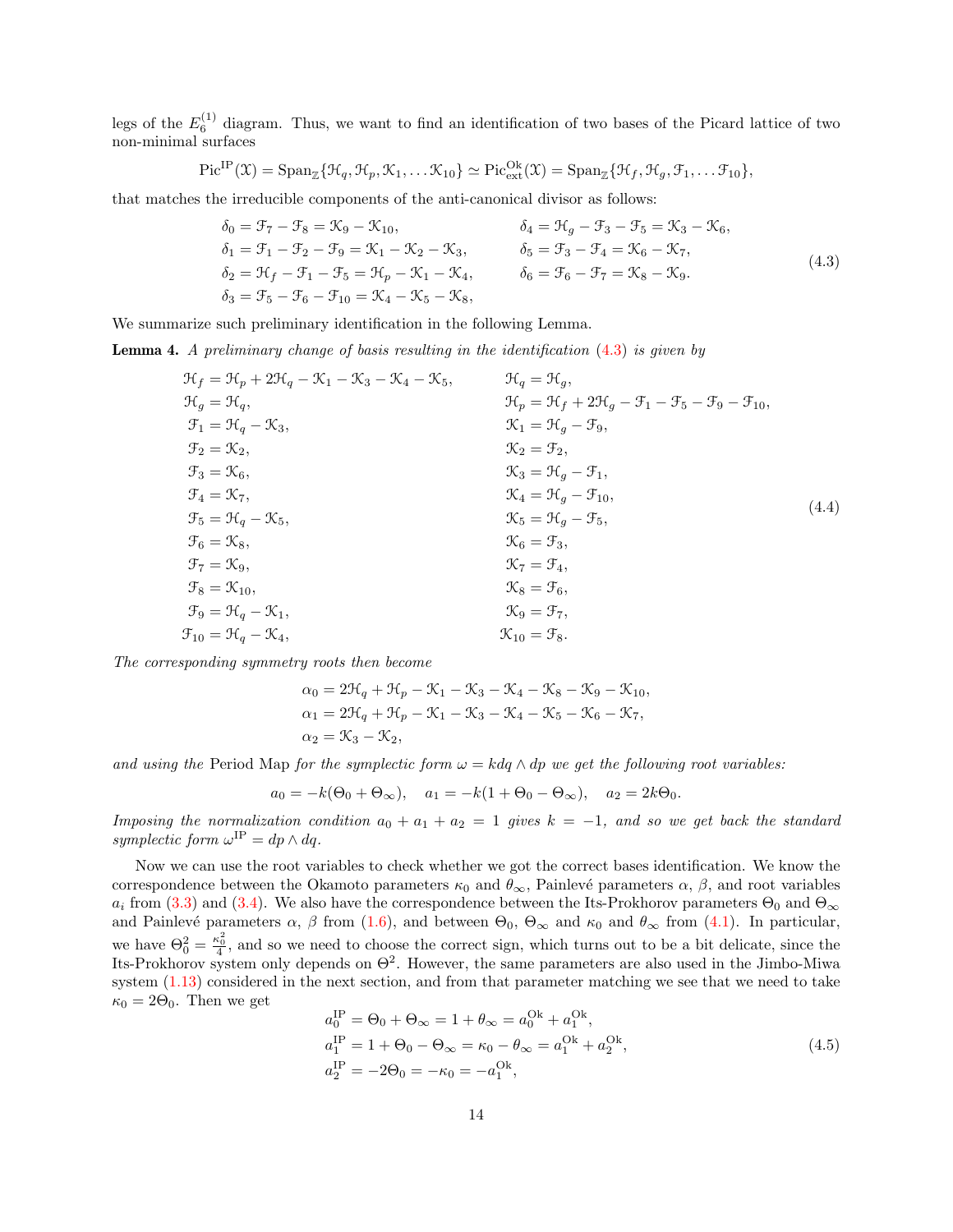where we chose  $\sqrt{\kappa_0^2} = -\kappa_0$ . Thus, we see that our root variables (and hence the bases identification) differ by a composition of a reflection  $w_2$  and an automorphism  $\sigma_1$  described in Theorem [12.](#page-23-0)

Remark 5. We are off by a sign in the action of  $\sigma_1$  on  $a_i$ , but that's due to some normalization choices and can be ignored at this point.

Acting by  $\sigma_1 \circ w_2 = w_{\mathcal{H}_f - \mathcal{H}_g} w_{\mathcal{H}_1 - \mathcal{H}_3} w_{\mathcal{H}_2 - \mathcal{H}_4} w_{\mathcal{H}_g - \mathcal{H}_1 - \mathcal{H}_2}$  on the identification [\(4.4\)](#page-13-1) we arrive at the final bases identification.

Lemma 5. The change of bases for Picard lattices between the Its-Prokhorov and the Okamoto (with two additional blowup points) surfaces is given by

$$
\mathcal{H}_{f} = \mathcal{H}_{q}, \qquad \mathcal{H}_{g} = 2\mathcal{H}_{q} + \mathcal{H}_{p} - \mathcal{K}_{1} - \mathcal{K}_{2} - \mathcal{K}_{4} - \mathcal{K}_{5}, \qquad \mathcal{H}_{p} = 2\mathcal{H}_{f} + \mathcal{H}_{g} - \mathcal{F}_{3} - \mathcal{F}_{5} - \mathcal{F}_{9} - \mathcal{F}_{10}, \n\mathcal{F}_{1} = \mathcal{K}_{6}, \qquad \mathcal{K}_{1} = \mathcal{H}_{f} - \mathcal{F}_{9}, \n\mathcal{F}_{2} = \mathcal{K}_{7}, \qquad \mathcal{K}_{2} = \mathcal{H}_{f} - \mathcal{F}_{3}, \n\mathcal{F}_{3} = \mathcal{H}_{q} - \mathcal{K}_{2}, \qquad \mathcal{K}_{3} = \mathcal{F}_{4}, \n\mathcal{F}_{4} = \mathcal{K}_{3}, \qquad \mathcal{K}_{4} = \mathcal{H}_{f} - \mathcal{F}_{10}, \n\mathcal{F}_{5} = \mathcal{H}_{q} - \mathcal{K}_{5}, \qquad \mathcal{K}_{6} = \mathcal{F}_{1}, \n\mathcal{F}_{6} = \mathcal{K}_{8}, \qquad \mathcal{K}_{6} = \mathcal{F}_{1}, \n\mathcal{F}_{7} = \mathcal{K}_{9}, \qquad \mathcal{K}_{8} = \mathcal{F}_{6}, \n\mathcal{F}_{9} = \mathcal{H}_{q} - \mathcal{K}_{1}, \qquad \mathcal{K}_{9} = \mathcal{F}_{7}, \n\mathcal{F}_{10} = \mathcal{H}_{q} - \mathcal{K}_{4}, \qquad \mathcal{K}_{10} = \mathcal{F}_{8}.
$$
\n(A.6)

This results in the following correspondences between the surface roots (note that we need to move an additional blowup point from the divisor  $d_1$  to the divisor  $d_5 = F_3 - F_4$ ),

$$
\delta_0 = \mathcal{F}_7 - \mathcal{F}_8 = \mathcal{K}_9 - \mathcal{K}_{10}, \qquad \delta_4 = \mathcal{H}_g - \mathcal{F}_3 - \mathcal{F}_5 = \mathcal{H}_p - \mathcal{K}_1 - \mathcal{K}_4, \n\delta_1 = \mathcal{F}_1 - \mathcal{F}_2 = \mathcal{K}_6 - \mathcal{K}_7, \qquad \delta_5 = \mathcal{F}_3 - \mathcal{F}_4 - \mathcal{F}_9 = \mathcal{K}_1 - \mathcal{K}_2 - \mathcal{K}_3, \n\delta_2 = \mathcal{H}_f - \mathcal{F}_1 - \mathcal{F}_5 = \mathcal{K}_5 - \mathcal{K}_6, \qquad \delta_6 = \mathcal{F}_6 - \mathcal{F}_7 = \mathcal{K}_8 - \mathcal{K}_9; \n\delta_3 = \mathcal{F}_5 - \mathcal{F}_6 - \mathcal{F}_{10} = \mathcal{K}_4 - \mathcal{K}_5 - \mathcal{K}_8,
$$
\n(4.7)

and the symmetry roots,

$$
\alpha_0 = \mathcal{H}_f + \mathcal{H}_g - \mathcal{F}_5 - \mathcal{F}_6 - \mathcal{F}_7 - \mathcal{F}_8 = 2\mathcal{H}_q + \mathcal{H}_p - \mathcal{K}_1 - \mathcal{K}_2 - \mathcal{K}_4 - \mathcal{K}_8 - \mathcal{K}_9 - \mathcal{K}_{10},
$$
  
\n
$$
\alpha_1 = \mathcal{H}_f - \mathcal{F}_3 - \mathcal{F}_4 = \mathcal{K}_2 - \mathcal{K}_3,
$$
  
\n
$$
\alpha_2 = \mathcal{H}_g - \mathcal{F}_1 - \mathcal{F}_2 = 2\mathcal{H}_q + \mathcal{H}_p - \mathcal{K}_1 - \mathcal{K}_2 - \mathcal{K}_4 - \mathcal{K}_5 - \mathcal{K}_6 - \mathcal{K}_7.
$$
\n(4.8)

The symplectic form is the standard one,  $\omega^{\text{IP}} = dp \wedge dq$ , and the root variables match,

$$
a_0^{\text{IP}} = \Theta_{\infty} - \Theta_0 = 1 + \theta_{\infty} - \kappa_0 = a_0^{\text{Ok}}, \quad a_1^{\text{IP}} = 2\Theta_0 = 2\kappa_0 = a_1^{\text{Ok}}, \quad a_2^{\text{IP}} = 1 - \Theta_0 - \Theta_{\infty} = -\theta_{\infty} = a_2^{\text{Ok}}.
$$

It remains to find the birational change of variables that corresponds to this change of bases of the Picard lattice. It is given in the following Lemma.

<span id="page-14-0"></span>Lemma 6. The change of coordinates and parameter matching between the Its-Prokhorov and Okamoto Hamiltonian systems is given by

$$
\begin{cases}\nq(f,g,t) = f, \\
p(f,g,t) = g - \frac{f}{4} - \frac{t}{2} - \frac{\kappa_0}{2f}, \\
\Theta_0 = \frac{\kappa_0}{2}, \\
\Theta_{\infty} = 1 + \theta_{\infty} - \frac{\kappa_0}{2},\n\end{cases}
$$
\nand conversely\n
$$
\begin{cases}\nf(q,p,t) = q, \\
g(q,p,t) = p + \frac{q}{4} + \frac{t}{2} + \frac{\Theta_0}{q}, \\
\kappa_0 = 2\Theta_0, \\
\theta_{\infty} = -1 + \Theta_0 + \Theta_{\infty}.\n\end{cases}
$$
\n(4.9)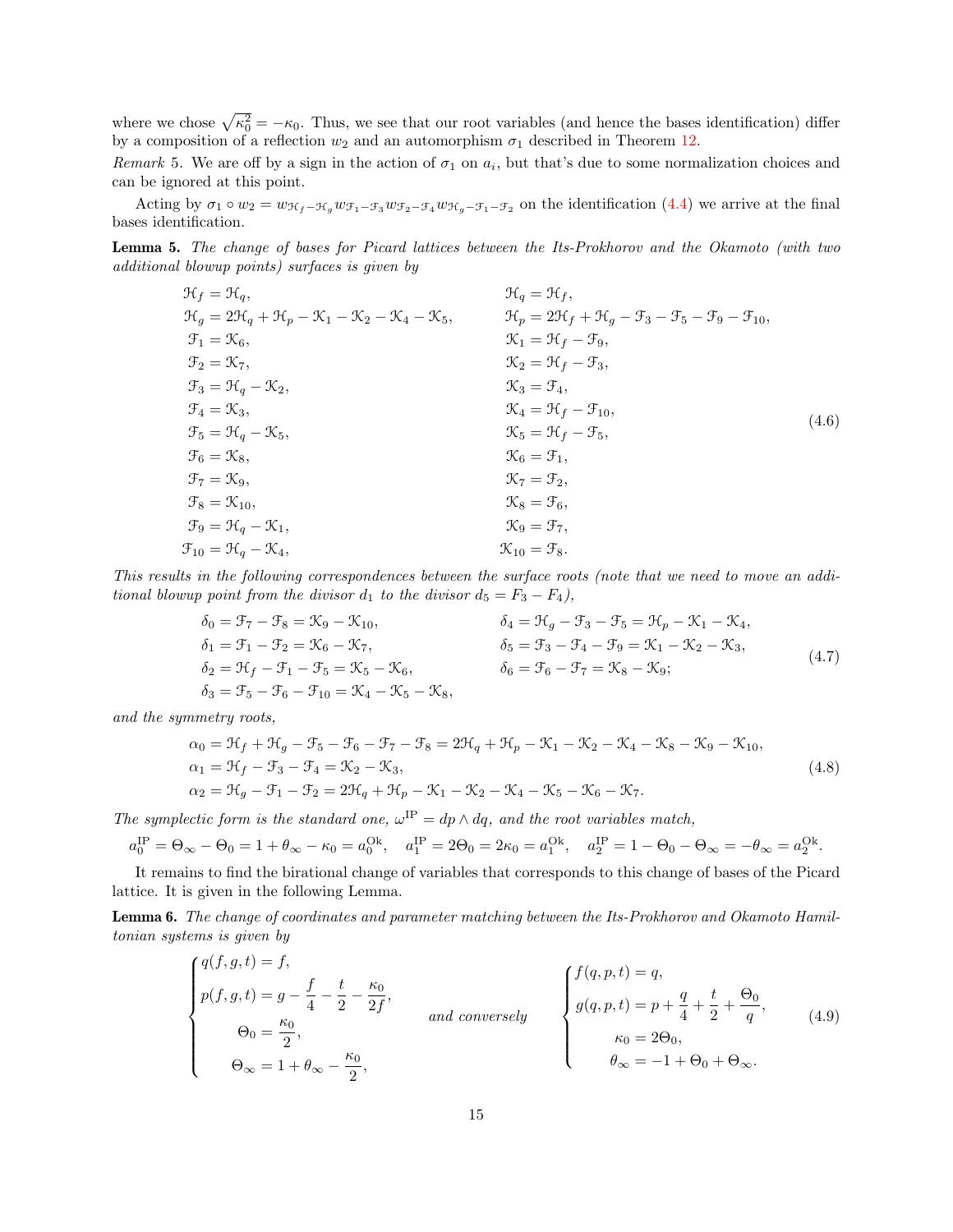Proof. The proof here is a standard computation, see detailed examples in [\[DT18,](#page-24-10) [DFS20\]](#page-24-2), but to make this paper self-contained, we briefly outline the argument here as well. From the change of basis we see that the coordinate classes are

$$
\mathcal{H}_f=\mathcal{H}_q,\qquad \mathcal{H}_g=2\mathcal{H}_q+\mathcal{H}_p-\mathcal{K}_1-\mathcal{K}_2-\mathcal{K}_4-\mathcal{K}_5.
$$

Thus, up to a Möbius transformation, the coordinates  $f$  and  $q$  coinside,

$$
f = \frac{Aq + B}{Cq + D},
$$

where  $A, \ldots, D$  are the parameters of the Möbius transformation, defined up to a common multiple, that we still need to find. The q-coordinate is more interesting  $-$  it is a (projective) coordinate on a pencil of  $(2, 1)$ -curves passing through the points  $y_1, y_2, y_4$ , and  $y_5$ . A generic  $(2, 1)$ -curve, written in the affine  $(q, p)$ chart, has the equation

$$
a_{21}q^2p + a_{20}q^2 + a_{11}qp + a_{10}q + a_{01}p + a_{00} = 0,
$$

and imposing the conditions given by points  $y_1, y_2, y_4, y_5$  reduces this equation to

$$
a_{20}(q^2 + 4qp + 4\Theta_0) + a_{10}q = 0.
$$

Thus, equations  $q = 0$  and  $q^2 + 4qp + 4\Theta_0 = 0$  define two basis curves in this pencil, and so

$$
g(q,p) = \frac{Kq + L(q^2 + 4qp + 4\Theta_0)}{Mq + N(q^2 + 4qp + 4\Theta_0)},
$$

where K, L, M, N are again some paramaters to be determined. Let now  $\varphi: (q, p) \to (f, g)$  be our change of variables, and consider the induced forward mapping on the (unique irreducible) divisors corresponding to classes of  $-3$ ,  $-2$ , and  $-1$  curves. For example,  $\varphi_*(\mathcal{H}_p - \mathcal{K}_1 - \mathcal{K}_4) = \mathcal{H}_g - \mathcal{F}_3 - \mathcal{F}_5$  means that the  $-2$ curve  $H_p - K_1 - K_4$ , whose projection down to  $\mathbb{P}^1 \times \mathbb{P}^1$  is given in the  $(q, P)$ -chart by the equation  $P = 0$ (and parameterized by q) should map on the  $-2$  curve  $H_g - F_3 - F_5$  whose projection in the  $(f, G)$ -chart is given by the equation  $G = 0$  (and parameterized by g). Thus,

$$
(f,G)(q,P=0)=\left(\frac{Aq+B}{Cq+D},\frac{P(Mq+N(q^2+4\Theta_0))+4Nq}{P(Kq+L(q^2+4\Theta_0))+4Lq}\right)\Big|_{P=0}=\left(\frac{Aq+B}{Cq+D},\frac{N}{L}\right)
$$

implies that  $N = 0$  (and hence  $M \neq 0$  and we can take  $M = 1$ ). So  $g(q, p) = K + L\left(q + 4p + \frac{4\Theta_0}{q}\right)$ . Similarly,  $\varphi_*(\mathfrak{K}_9 - \mathfrak{K}_{10}) = \mathfrak{F}_7 - \mathfrak{F}_8$  means that the  $-2$ -curve  $K_9 - K_{10}$ , given in the  $(u_9, v_9)$  chart in the domain by the equation  $u_9 = 0$  and parameterized by  $v_9$ , should collapse on the  $q_5 \leftarrow q_6 \leftarrow q_7$  cascade. This results in  $C = 0$ ,  $D = 1$ ,  $A = 4L$ ,  $B = 2(K + 2Ls - t)$  and so  $f(q, p) = 2(K + 2L(q + s) - t)$ . Similar computations for  $\varphi_*(\mathfrak{K}_6 - \mathfrak{K}_7) = \mathfrak{F}_1 - \mathfrak{F}_2$  imply that  $K = 2Ls$ , and  $\varphi_*(\mathfrak{K}_1 - \mathfrak{K}_2 - \mathfrak{K}_3) = \mathfrak{F}_3 - \mathfrak{F}_4 - \mathfrak{F}_9$ gives  $L = t/(4s)$ . Finally,  $\varphi_*(\mathcal{K}_{10}) = \mathcal{K}_8$  gives  $s = \pm t$ , as expected, and we take  $s = t$  (we also expect this from the Painlev´e equation) to get the final change of variables. The inverse change of variables is then immediate.  $\Box$ 

#### <span id="page-15-0"></span>4.3 The Jimbo-Miwa Hamiltonian System

*Notation.* For this system we use the following notation: coordinates  $(y, z)$ , parameters  $\Theta_0$  and  $\Theta_\infty$  (same as in Section [4.2\)](#page-11-0); time variable s; base points  $x_i$ , exceptional divisors  $M_i$ .

Consider now the system  $(1.13)$ . It has eight base points,

$$
x_1(0,0)
$$
,  $x_2(0,2\Theta_0)$ ,  $x_3(\infty,\Theta_0+\Theta_\infty)$ ,  
\n $x_4(\infty,\infty) \leftarrow x_5(u_4=0, v_4=0) \leftarrow x_6(0,2) \leftarrow x_7(0,-4s) \leftarrow x_8(0,4(-1+2s^2-\Theta_0+\Theta_\infty))$ 

that lie on the polar divisor of a symplectic form  $\omega = k \frac{dy \wedge dz}{u}$ . Blowing them up we obtain the space of initial conditions for the Jimbo-Miwa system shown on Figure [5.](#page-16-0) Proceeding in the same way as in Section [4.2,](#page-11-0) but omitting the preliminary basis identification, we get the following result.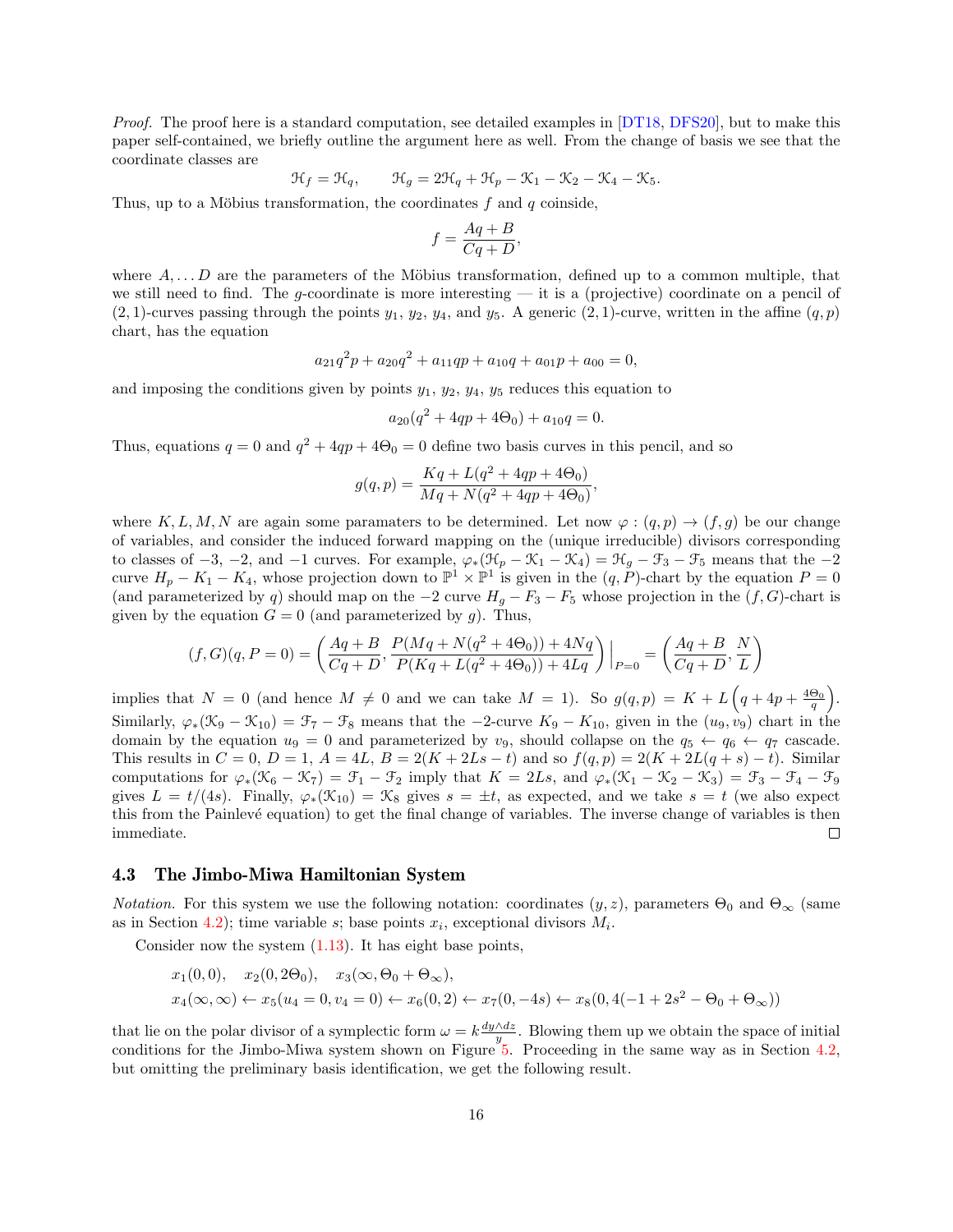

<span id="page-16-0"></span>Figure 5: The Space of Initial Conditions for the Jimbo-Miwa Hamiltonian System [\(1.13\)](#page-2-2)

<span id="page-16-1"></span>Lemma 7. The change of bases for Picard lattices between the Jimbo-Miwa and the Okamoto surfaces is given by

| $\mathcal{H}_f = \mathcal{H}_u,$                                                                                  | $\mathcal{H}_u = \mathcal{H}_f,$                                                                                  |        |
|-------------------------------------------------------------------------------------------------------------------|-------------------------------------------------------------------------------------------------------------------|--------|
| $\mathcal{H}_q = 2\mathcal{H}_q + \mathcal{H}_z - \mathcal{M}_2 - \mathcal{M}_4 - \mathcal{M}_5 - \mathcal{M}_6,$ | $\mathcal{H}_z = 2\mathcal{H}_f + \mathcal{H}_q - \mathcal{F}_3 - \mathcal{F}_5 - \mathcal{F}_6 - \mathcal{F}_7,$ |        |
| $\mathfrak{F}_1 = \mathfrak{M}_7,$                                                                                | $\mathcal{M}_1 = \mathcal{F}_4,$                                                                                  |        |
| $\mathfrak{F}_2 = \mathfrak{M}_8,$                                                                                | $\mathcal{M}_2 = \mathcal{H}_f - \mathcal{F}_3,$                                                                  |        |
| $\mathfrak{F}_3 = \mathfrak{H}_y - \mathfrak{M}_2,$                                                               | $\mathcal{M}_3 = \mathcal{F}_8,$                                                                                  |        |
| $\mathfrak{F}_4 = \mathfrak{M}_1,$                                                                                | $\mathcal{M}_4 = \mathcal{H}_f - \mathcal{F}_7,$                                                                  | (4.10) |
| $\mathfrak{F}_5 = \mathfrak{H}_y - \mathfrak{M}_6,$                                                               | $\mathcal{M}_5 = \mathcal{H}_f - \mathcal{F}_6,$                                                                  |        |
| $\mathfrak{F}_6 = \mathfrak{H}_u - \mathfrak{M}_5,$                                                               | $\mathcal{M}_6 = \mathcal{H}_f - \mathcal{F}_5,$                                                                  |        |
| $\mathfrak{F}_7 = \mathfrak{H}_f - \mathfrak{M}_4,$                                                               | $\mathcal{M}_7 = \mathcal{F}_1$ .                                                                                 |        |
| $\mathfrak{F}_8 = \mathfrak{M}_3,$                                                                                | $\mathcal{M}_8 = \mathcal{F}_2$ .                                                                                 |        |

This results in the following correspondences between the surface roots,

$$
\delta_0 = \mathcal{F}_7 - \mathcal{F}_8 = \mathcal{H}_y - \mathcal{M}_3 - \mathcal{M}_4, \qquad \delta_4 = \mathcal{H}_g - \mathcal{F}_3 - \mathcal{F}_5 = \mathcal{H}_z - \mathcal{M}_4 - \mathcal{M}_5, \n\delta_1 = \mathcal{F}_1 - \mathcal{F}_2 = \mathcal{M}_7 - \mathcal{M}_8, \qquad \delta_5 = \mathcal{F}_3 - \mathcal{F}_4 = \mathcal{H}_y - \mathcal{M}_1 - \mathcal{M}_2, \n\delta_2 = \mathcal{H}_f - \mathcal{F}_1 - \mathcal{F}_5 = \mathcal{M}_6 - \mathcal{M}_7, \qquad \delta_6 = \mathcal{F}_6 - \mathcal{F}_7 = \mathcal{M}_4 - \mathcal{M}_5; \n\delta_3 = \mathcal{F}_5 - \mathcal{F}_6 = \mathcal{M}_5 - \mathcal{M}_6,
$$
\n(4.11)

and the symmetry roots,

$$
\alpha_0 = \mathcal{H}_f + \mathcal{H}_g - \mathcal{F}_5 - \mathcal{F}_6 - \mathcal{F}_7 - \mathcal{F}_8 = \mathcal{H}_z - \mathcal{M}_2 - \mathcal{M}_3,\n\alpha_1 = \mathcal{H}_f - \mathcal{F}_3 - \mathcal{F}_4 = \mathcal{M}_2 - \mathcal{M}_1,\n\alpha_2 = \mathcal{H}_g - \mathcal{F}_1 - \mathcal{F}_2 = 2\mathcal{H}_y + \mathcal{H}_z - \mathcal{M}_2 - \mathcal{M}_4 - \mathcal{M}_5 - \mathcal{M}_6 - \mathcal{M}_7 - \mathcal{M}_8.
$$
\n(4.12)

The normalization  $a_0 + a_1 + a_2 = 1$  then results in  $k = 1$  for the symplectic form, and so we recover the symplectic form  $\omega^{JM} = (1/y)dy \wedge dz$ . The root variables then match the Okamoto (and the Its-Prokhorov) ones,

$$
a_0^{JM} = \Theta_{\infty} - \Theta_0 = a_0^{IP} = a_0^{Ok}, \quad a_1^{JM} = 2\Theta_0 = a_1^{IP} = a_1^{Ok}, \quad a_2^{JM} = 1 - \Theta_0 - \Theta_{\infty} = a_1^{IP} = a_2^{Ok}.
$$

The corresponding birational change of variables is given in the following Lemma.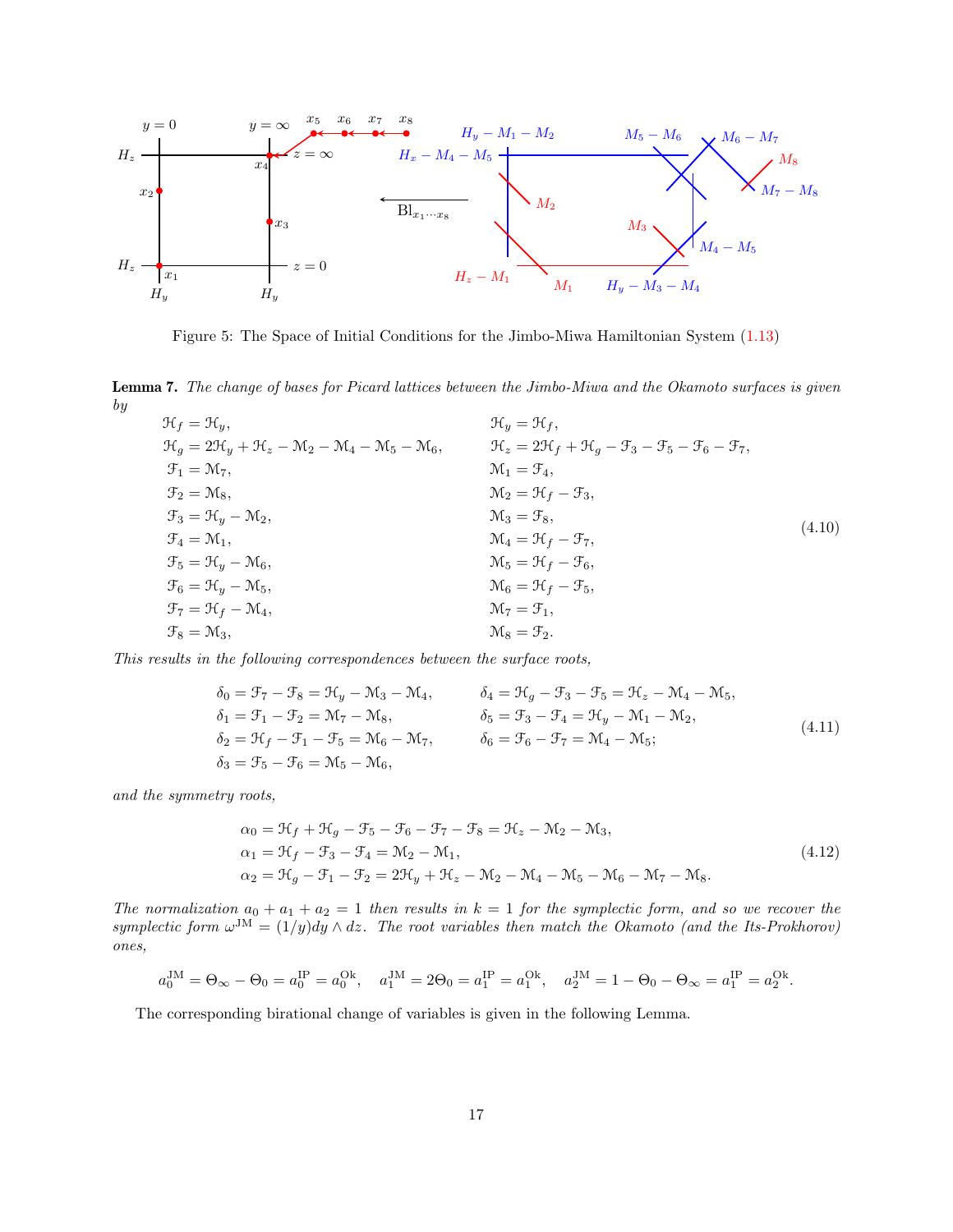<span id="page-17-0"></span>Lemma 8. The change of coordinates and parameter matching between the Jimbo-Miwa and Okamoto Hamiltonian systems is given by

$$
\begin{cases}\ny(f,g,t) = f, \\
z(f,g,t) = \frac{f^2}{2} - fg + ft + \kappa_0, \\
\Theta_0 = \frac{\kappa_0}{2}, \\
\Theta_{\infty} = 1 + \theta_{\infty} - \frac{\kappa_0}{2},\n\end{cases}\n\quad and conversely\n\begin{cases}\nf(y,z,t) = y, \\
g(y,z,t) = \frac{y}{2} - \frac{z}{y} + t + \frac{2\Theta_0}{y}, \\
\kappa_0 = 2\Theta_0, \\
\theta_{\infty} = -1 + \Theta_0 + \Theta_{\infty}.\n\end{cases}\n\tag{4.13}
$$

Remark 6. We also note that knowing the configuration of the base points amounts to knowing the correct symplectic structure, from which we can then directly obtain the Hamiltonian, as was observed in [\[DFLS21\]](#page-24-11). Indeed, equations  $(1.11 - 1.11)$  $(1.11 - 1.11)$  $(1.11 - 1.11)$  are clearly not Hamiltonian w.r.t. the "standard" symplectic form  $dz \wedge dy$ . However, using the correct form  $\omega^{JM} = (1/y)dy \wedge dz$  obtained in Lemma [7,](#page-16-1) we get

$$
\frac{\partial \mathbf{H}}{\partial z} = -\frac{dy}{ydt} = \frac{4z}{y} - y - 2t - \frac{4\Theta_0}{y},
$$
  

$$
\frac{\partial \mathbf{H}}{\partial y} = \frac{dz}{ydt} = -\frac{2z^2}{y^2} - z + \frac{4\Theta_0 z}{y^2} + (\Theta_0 + \Theta_\infty),
$$

and therefore

$$
H(y, z; t) = \frac{2z^2}{y} - yz - 2tz - \frac{4\Theta_0 z}{y} + (\Theta_0 + \Theta_\infty)y = H^{JM}(y, z; t) - (\Theta_0 + \Theta_\infty)t,
$$

and so we recovered the Jimbo-Miwa Hamiltonian, up to t-dependent terms.

#### <span id="page-17-1"></span>4.4 The Kecker Hamiltonian System

*Notation.* For this system we use the following notation: coordinates  $(x, y)$ , parameters  $\tilde{\alpha}$  and  $\beta$ ; time variable z; base points  $w_i$ , exceptional divisors  $N_i$ . The space of initial conditions for this system is again not minimal and has ten base points, but it looks quite different from the other examples. The base points come in three cascades originating from a single point  $w_1(\infty, \infty)$ , reflecting the cubic nature of H<sup>Kek</sup> $(x, y; z)$ . Because of that, it is convenient to introduce the cubic roots of unity,

<span id="page-17-2"></span>
$$
\xi_0 = 1,
$$
  $\xi_1 = e^{\frac{2\pi i}{3}} = \frac{-1 + i\sqrt{3}}{2},$   $\xi_2 = \xi_1^2 = e^{\frac{4\pi i}{3}} = \frac{-1 - i\sqrt{3}}{2}.$  (4.14)

Then the base point cascades are

$$
w_2(-\xi_0, 0) \longleftarrow w_3(-z, 0) \longleftarrow w_4(-\tilde{\beta} - (1 + z^2)\xi_0 + \tilde{\alpha}\xi_0, 0)
$$
  

$$
w_1(\infty, \infty) \longleftarrow w_5(-\xi_2, 0) \longleftarrow w_6(-z, 0) \longleftarrow w_7(-\tilde{\beta} - (1 + z^2)\xi_1 + \tilde{\alpha}\xi_2, 0)
$$
  

$$
w_8(-\xi_1, 0) \longleftarrow w_9(-z, 0) \longleftarrow w_{10}(-\tilde{\beta} - (1 + z^2)\xi_2 + \tilde{\alpha}\xi_1, 0)
$$

that lie on the polar divisor of a symplectic form  $\omega = k dx \wedge dy$ . The space of initial conditions is shown on Figure [6.](#page-18-0) Note that this time we have a curve  $N_1 - N_2 - N_5 - N_8$  with self-intersection index -4, and it is clear that we should blow down two −1 curves intersecting with it, with the obvious choice being the inaccessible divisors  $H_x - N_1$  and  $H_y - N_2$ .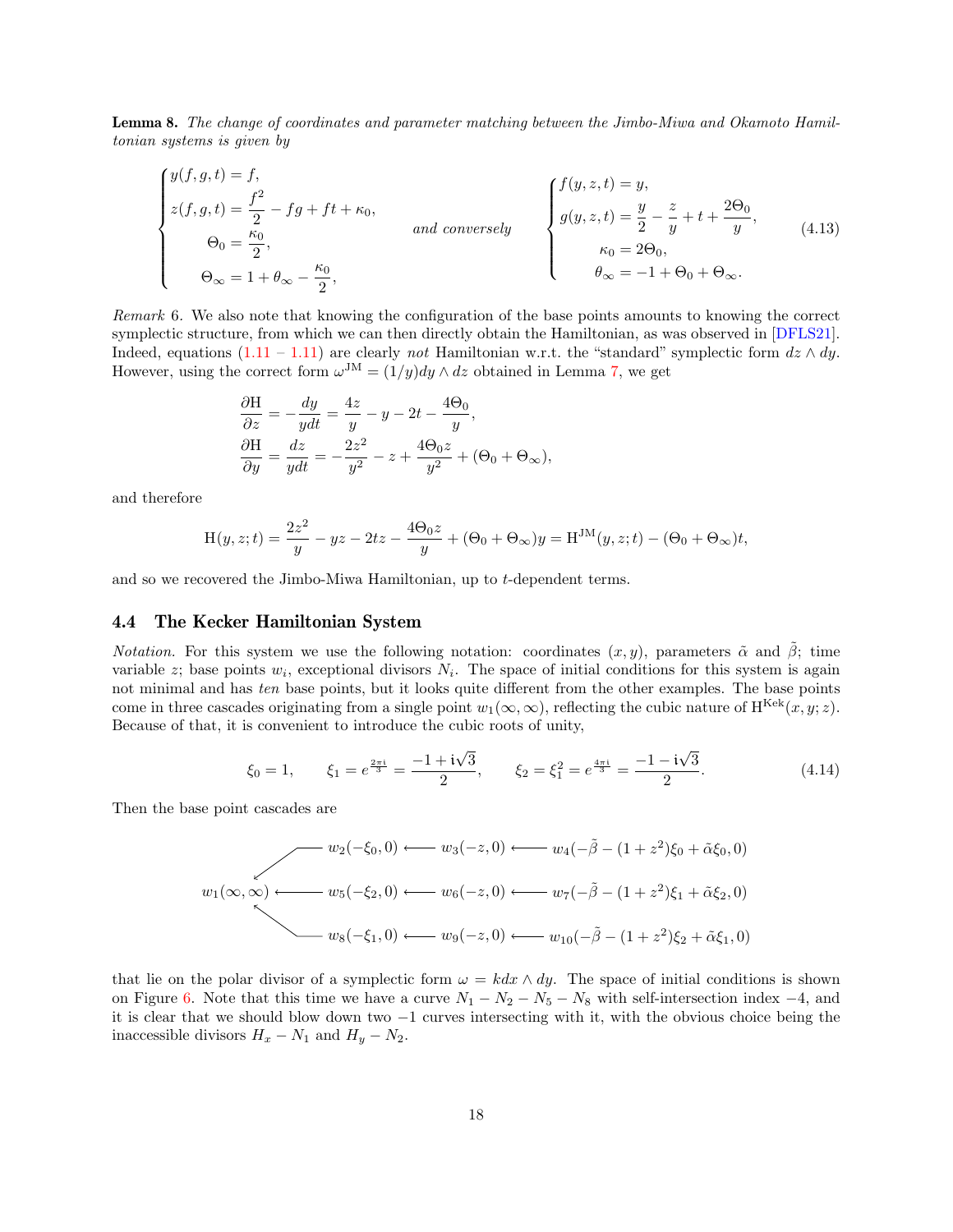

<span id="page-18-0"></span>Figure 6: The Space of Initial Conditions for the Kecker Hamiltonian System [\(1.18\)](#page-3-0)

The process here is analogous to the one described in Section [4.2.](#page-11-0) We add two additional blowup points to the divisor  $d_3 = F_5 - F_6$  corresponding to the central node of the surface Dynkin diagram  $E_6^{(1)}$  and then find the change of basis of the Picard lattices that matches the irreducible components of the anti-canonical divisor, using the root variables and the period map to find the correct identification between the three branches of the  $E_6^{(1)}$  diagrams. We only state the result.

Lemma 9. The change of bases for Picard lattices between the Kecker and the Okamoto (with two additional blowup points) surfaces is given by

<span id="page-18-2"></span>

| $\mathcal{H}_f = \mathcal{H}_x + \mathcal{H}_y - \mathcal{N}_1 - \mathcal{N}_2,$                 | $\mathcal{H}_x = \mathcal{H}_f + \mathcal{H}_g - \mathcal{F}_5 - \mathcal{F}_{10},$                 |        |
|--------------------------------------------------------------------------------------------------|-----------------------------------------------------------------------------------------------------|--------|
| $\mathcal{H}_g = \mathcal{H}_x + \mathcal{H}_y - \mathcal{N}_1 - \mathcal{N}_5,$                 | $\mathfrak{H}_y = \mathfrak{H}_f + \mathfrak{H}_g - \mathfrak{F}_5 - \mathfrak{F}_9,$               |        |
| $\mathfrak{F}_1 = \mathfrak{N}_6,$                                                               | $\mathcal{N}_1 = \mathcal{H}_f + \mathcal{H}_q - \mathcal{F}_5 - \mathcal{F}_9 - \mathcal{F}_{10},$ |        |
| $\mathfrak{F}_2=\mathfrak{N}_7,$                                                                 | $\mathcal{N}_2 = \mathcal{H}_g - \mathcal{F}_5,$                                                    |        |
| $\mathfrak{F}_3 = \mathfrak{N}_3,$                                                               | $\mathcal{N}_3 = \mathcal{F}_3,$                                                                    |        |
| $\mathfrak{F}_4 = \mathfrak{N}_4,$                                                               | $\mathcal{N}_4 = \mathcal{F}_4,$                                                                    |        |
| $\mathcal{F}_5 = \mathcal{H}_x + \mathcal{H}_y - \mathcal{N}_1 - \mathcal{N}_2 - \mathcal{N}_5,$ | $\mathcal{N}_5 = \mathcal{H}_f - \mathcal{F}_5,$                                                    | (4.15) |
| $\mathfrak{F}_6 = \mathfrak{N}_8,$                                                               | $\mathcal{N}_6 = \mathcal{F}_1,$                                                                    |        |
| $\mathfrak{F}_7 = \mathfrak{N}_9,$                                                               | $\mathcal{N}_7 = \mathcal{F}_2,$                                                                    |        |
| $\mathfrak{F}_8 = \mathfrak{N}_{10}$                                                             | $\mathcal{N}_8 = \mathcal{F}_6,$                                                                    |        |
| $\mathfrak{F}_9 = \mathfrak{H}_x - \mathfrak{N}_1,$                                              | $\mathcal{N}_9 = \mathcal{F}_7,$                                                                    |        |
| $\mathfrak{F}_{10} = \mathfrak{H}_y - \mathfrak{N}_1,$                                           | $\mathcal{N}_{10} = \mathcal{F}_8.$                                                                 |        |

This results in the following correspondences between the surface roots,

<span id="page-18-1"></span>

| $\delta_0 = \mathcal{F}_7 - \mathcal{F}_8 = \mathcal{N}_9 - \mathcal{N}_{10},$                                                                 | $\delta_4 = \mathfrak{H}_q - \mathfrak{F}_3 - \mathfrak{F}_5 = \mathfrak{N}_2 - \mathfrak{N}_3,$ |        |
|------------------------------------------------------------------------------------------------------------------------------------------------|--------------------------------------------------------------------------------------------------|--------|
| $\delta_1 = \mathcal{F}_1 - \mathcal{F}_2 = \mathcal{N}_6 - \mathcal{N}_7,$                                                                    | $\delta_5 = \mathcal{F}_3 - \mathcal{F}_4 = \mathcal{N}_3 - \mathcal{N}_4,$                      |        |
| $\delta_2 = \mathfrak{H}_f - \mathfrak{F}_1 - \mathfrak{F}_5 = \mathfrak{N}_5 - \mathfrak{N}_6,$                                               | $\delta_6 = \mathcal{F}_6 - \mathcal{F}_7 = \mathcal{N}_8 - \mathcal{N}_9;$                      | (4.16) |
| $\delta_3 = \mathcal{F}_5 - \mathcal{F}_6 - \mathcal{F}_9 - \mathcal{F}_{10} = \mathcal{N}_1 - \mathcal{N}_2 - \mathcal{N}_5 - \mathcal{N}_8,$ |                                                                                                  |        |

and the symmetry roots,

$$
\alpha_0 = \mathcal{H}_f + \mathcal{H}_g - \mathcal{F}_5 - \mathcal{F}_6 - \mathcal{F}_7 - \mathcal{F}_8 = \mathcal{H}_x + \mathcal{H}_y - \mathcal{N}_1 - \mathcal{N}_8 - \mathcal{N}_9 - \mathcal{N}_{10}, \n\alpha_1 = \mathcal{H}_f - \mathcal{F}_3 - \mathcal{F}_4 = \mathcal{H}_x + \mathcal{H}_y - \mathcal{N}_1 - \mathcal{N}_2 - \mathcal{N}_3 - \mathcal{N}_4, \n\alpha_2 = \mathcal{H}_g - \mathcal{F}_1 - \mathcal{F}_2 = \mathcal{H}_x + \mathcal{H}_y - \mathcal{N}_1 - \mathcal{N}_5 - \mathcal{N}_6 - \mathcal{N}_7.
$$
\n(4.17)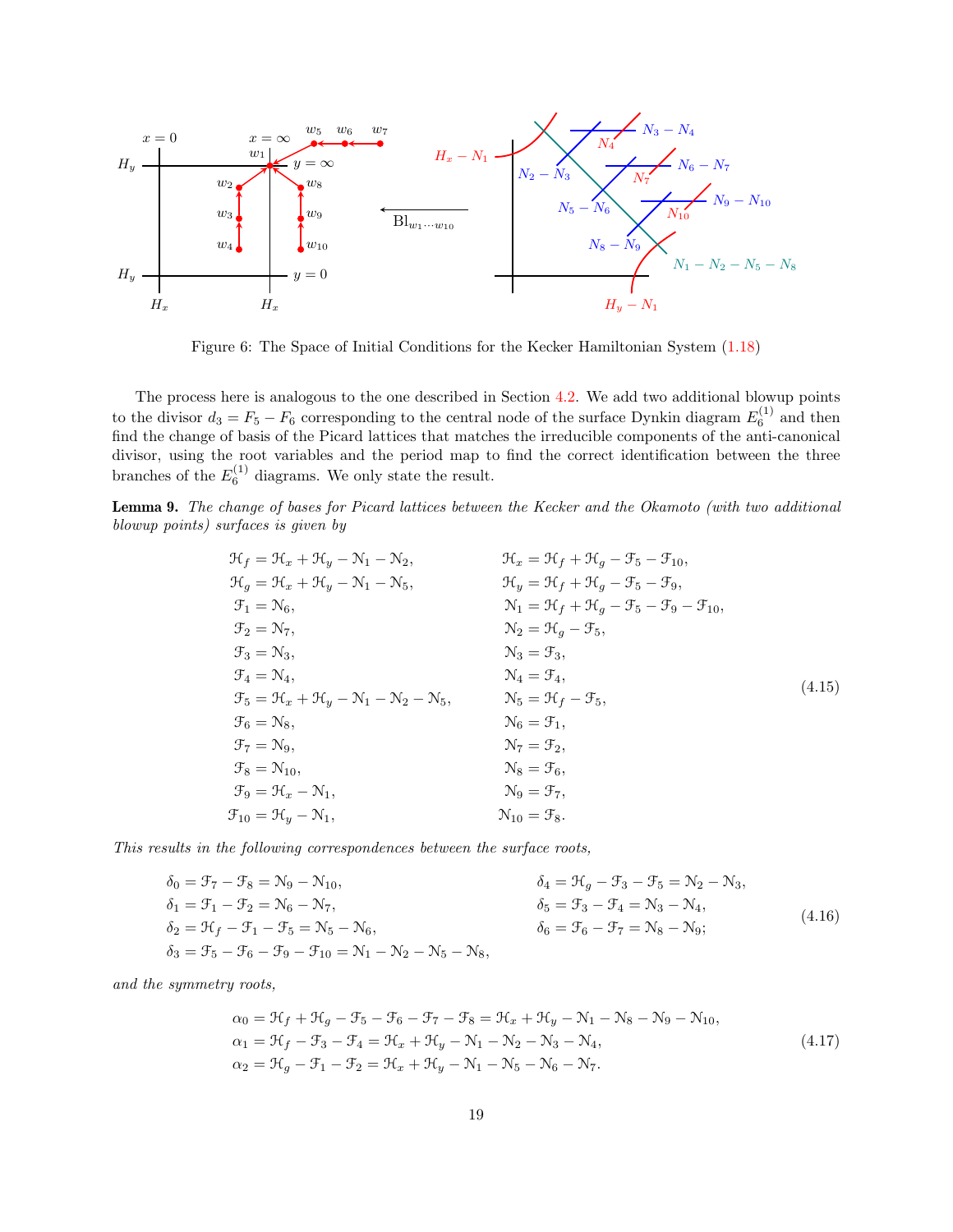The symplectic form here is  $\tilde{\omega}^{\text{Kek}} = (1/3)dy \wedge dx$ , and the root variables match,

$$
a_0^{\text{Kek}} = \frac{\xi_0 + \tilde{\beta}\xi_1 - \tilde{\alpha}\xi_2}{3} = \frac{1}{3} + \frac{\tilde{\alpha} - \tilde{\beta}}{6} + \frac{i(\tilde{\alpha} + \tilde{\beta})}{2\sqrt{3}} = 1 + \theta_{\infty} - \kappa_0 = a_0^{\text{Ok}} a_1^{\text{Kek}} = \frac{\xi_0 + \tilde{\beta}\xi_0 - \tilde{\alpha}\xi_0}{3} = \frac{1 - \tilde{\alpha} + \tilde{\beta}}{3} = 2\kappa_0 = a_1^{\text{Ok}}, a_2^{\text{Kek}} = \frac{\xi_0 + \tilde{\beta}\xi_2 - \tilde{\alpha}\xi_1}{3} = \frac{1}{3} + \frac{\tilde{\alpha} - \tilde{\beta}}{6} - \frac{i(\tilde{\alpha} + \tilde{\beta})}{2\sqrt{3}} = -\theta_{\infty} = a_2^{\text{Ok}}.
$$

<span id="page-19-2"></span><span id="page-19-1"></span>,

To find the corresponding birational change of variables, we need to keep in mind that we also have to find the relationship between the independent variables that enter geometrically as coordinates of the blowup points, so we include some details in the proof.

<span id="page-19-0"></span>Lemma 10. The change of coordinates and parameter matching between the Kecker and Okamoto Hamiltonian systems is given by

$$
\begin{cases}\nx(f,g,t) = \frac{(1+i)}{4(3)^{3/4}} \left(3(\sqrt{3}-i)f + 12ig + 2(\sqrt{3}-3i)t\right), \\
y(f,g,t) = \frac{(1+i)}{4(3)^{3/4}} \left(3(\sqrt{3}+i)f - 12ig + 2(\sqrt{3}+3i)t\right), \\
z(t) = \left(-\frac{4}{3}\right)^{\frac{1}{4}} t, \\
\end{cases}\n\tilde{\beta} = \frac{(-\sqrt{3}-3i) - 6i\theta_{\infty} - 3(\sqrt{3}-i)\kappa_{0}}{2\sqrt{3}},
$$
\n(4.18)

and converseley,

$$
\begin{cases}\nf(x,y,z) = \frac{1-i}{3^{3/4}}(x+y-z), \\
g(x,y,z) = -\frac{(1+i)}{4(3)^{3/4}}\left((\sqrt{3}+i)x - (\sqrt{3}-i)y + 2iz\right), & \kappa_0 = \frac{1-\tilde{\alpha}+\tilde{\beta}}{3}, \\
t(z) = \left(-\frac{3}{4}\right)^{\frac{1}{4}}z,\n\end{cases}\n\qquad \theta_{\infty} = \frac{-2 + (\sqrt{3}i-1)\tilde{\alpha} + (\sqrt{3}i+1)\tilde{\beta}}{6}.\n\tag{4.19}
$$

*Proof.* Let  $\varphi : (q, p) \to (f, g)$  be the change of variables that induces the above change of bases of the Picard lattice. In the  $(x, y)$ -chart, the equations of the base curves for the pencil  $|\mathcal{H}_f| = |\mathcal{H}_x + \mathcal{H}_y - \mathcal{N}_1 - \mathcal{N}_2|$  can be taken to be  $y + \xi_0 x$  and 1, and for the pencil  $|\mathcal{H}_g| = |\mathcal{H}_x + \mathcal{H}_y - \mathcal{N}_1 - \mathcal{N}_5|$  we can take  $y + \xi_2 x$  and 1. Thus, up to the Möbius transformations, we get

$$
f(x,y) = \frac{A(y + \xi_0 x) + B}{C(y + \xi_0 x) + D}, \qquad g(x,y) = \frac{K(y + \xi_2 x) + L}{M(y + \xi_2 x) + N}.
$$

Using the correspondence between the  $-4$  and  $-2$  curves  $\delta_i$  given by [\(4.16\)](#page-18-1) we can evaluate the coefficients  $A, \ldots, N$  to get

$$
f(x,y) = \frac{-2t\xi_1\xi_2(x+\xi_0^2y-\xi_0z)}{\xi_0z(\xi_0-\xi_2)(\xi_1-\xi_0)}, \qquad g(x,y) = \frac{-2t\xi_1\xi_2(x+\xi_0^2y-\xi_0z)}{\xi_0z(\xi_0-\xi_2)(\xi_1-\xi_0)},
$$

or, after some simplification with  $\xi_i$ ,

$$
f(x,y) = \frac{2t(x+y-z)}{z(\xi_1-1)(\xi_2-1)}, \qquad g(x,y) = \frac{-t\xi_1(x+\xi_1y-\xi_2z)}{z(\xi_1-1)(\xi_2-1)}.
$$

Next, from the divisor matching  $\varphi_*(N_7) = F_2$ ,  $\varphi_*(N_4) = F_4$ , and  $\varphi_*(N_10) = F_8$  we get a correspondence between the coordinates of the blowup points, which in turn gives us the following relationship between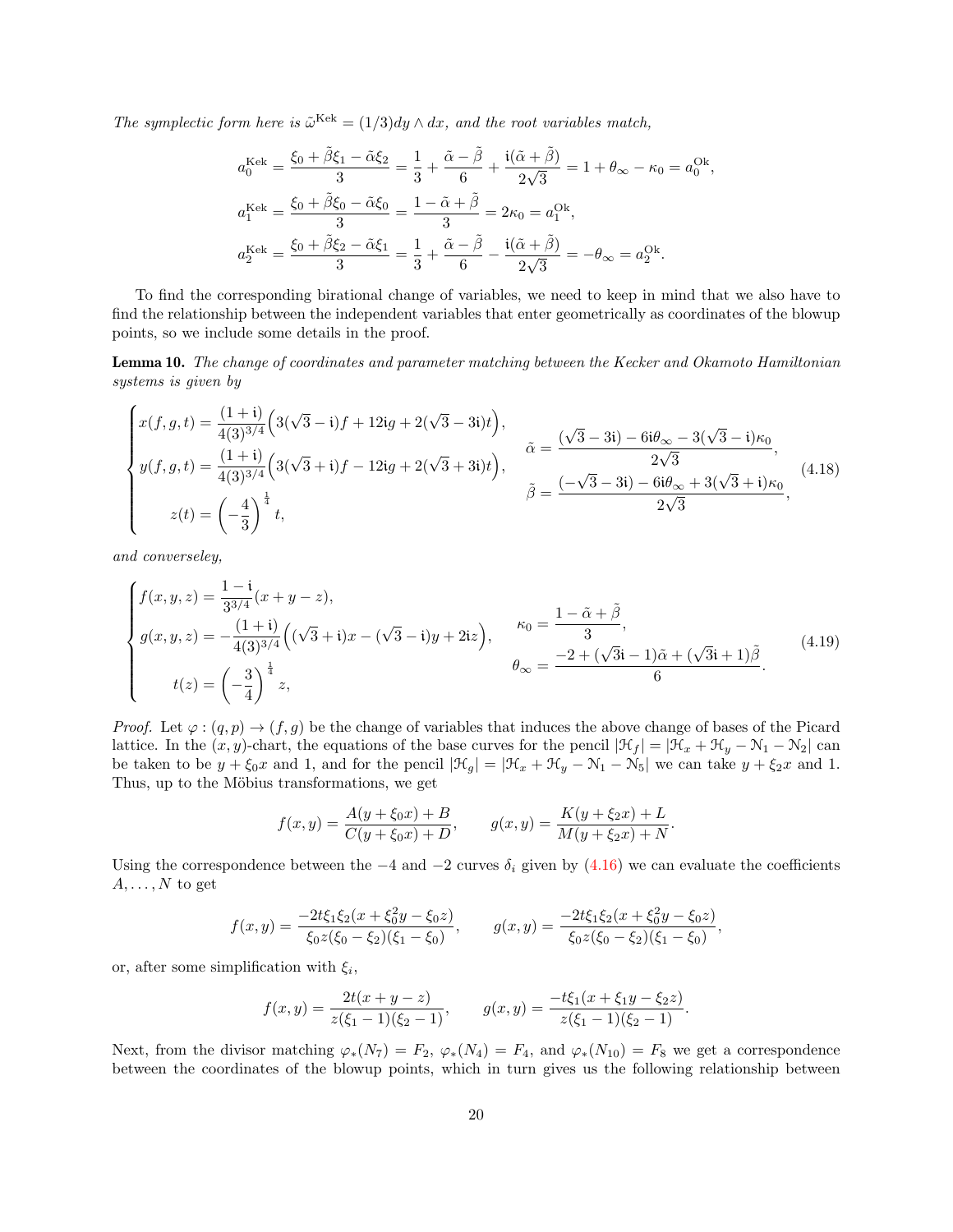parameters:

$$
\theta_{\infty}=\frac{2t^2(\tilde{\beta}+\xi_1-\xi_2\tilde{\alpha})}{3z^2(\xi_2-1)},\quad \kappa_0=-\frac{2t^2\xi_1(\tilde{\beta}+1-\tilde{\alpha})}{3z^2(\xi_2-1)},\quad 1+2t^2+\theta_{\infty}-\kappa_0=\frac{2t^2(3z^2(\xi_2-1)+\tilde{\alpha}-\xi_1-\xi_2\tilde{\beta})}{3z^2(\xi_2-1)}.
$$

These equations then give us the required parameter matching, confirming the root variable matching in Lemma [4.15](#page-18-2) and the parameter matching in [\(1.19\)](#page-3-4), as well as the relation between the different time variables

t (for the Okamoto System) and z (for the Kecker system),  $\sqrt{3}z^2 = 2it^2$ , i.e.,  $z = \left(-\frac{4}{3}\right)^{\frac{1}{4}}t$ , as expected. Substituting expressions [\(4.14\)](#page-17-2) for  $\xi_i$  then gives [\(4.19\)](#page-19-1) and [\(4.18\)](#page-19-2) is established directly by inverting the

change of coordinates.

## <span id="page-20-0"></span>4.5 The Filipuk-Zolądek Hamiltonian System

*Notation.* For this system we use the following notation: coordinates  $(x, y)$ , parameters  $\alpha$  and  $\beta$  (same as in the standard  $P_{IV}$  equation [\(1.1\)](#page-0-0)); time variable s; base points  $z_i$ . For the construction of the space of initial conditions, it is convenient to put  $\beta = -2\gamma^2$ .

The space of initial conditions for the system is essentially the same as the one for the Its-Prokhorov system constructed in Section [4.2](#page-11-0) and shown on Figure [4,](#page-12-0) the only difference is the coordinates of the base points. We get the following ten points:

$$
z_1(0,\infty) \leftarrow z_2(-2\gamma,0)
$$
  
\n
$$
z_1(0,\infty) \leftarrow z_4(\infty,\infty)
$$
  
\n
$$
z_2(2\gamma,0)
$$
  
\n
$$
z_3(2\gamma,0)
$$
  
\n
$$
z_4(\infty,\infty) \leftarrow z_6(0,1) \leftarrow z_9(0,-2s) \leftarrow z_{10}(0,2(1+2s^2+\alpha))
$$
  
\n
$$
z_5(0,1) \leftarrow z_9(0,-2s) \leftarrow z_{10}(0,2(1+2s^2+\alpha))
$$
  
\n(4.20)

<span id="page-20-1"></span>The issue here is a different scaling normalization of the coordinates. Let us introduce the scaling gauge action  $\tilde{x} = \lambda x$ ,  $\tilde{y} = \mu y$  on the coordinates  $(x, y)$  for the Filipuk-Zoladek system. Then for the point  $z_8$  in [\(4.20\)](#page-20-1) we get

$$
\tilde{v}_4^{\rm FZ} = \frac{\tilde{Y}}{\tilde{X}} = \frac{\lambda x}{\mu y} = \frac{\lambda}{\mu} v_4^{\rm FZ}, \qquad \tilde{v}_4^{\rm FZ}(z_8) = \frac{\lambda}{\mu} v_4^{\rm FZ}(z_8) = \frac{\lambda}{\mu}.
$$

Thus, to match it with  $v_4^{\text{IP}}(y_8) = 4$  in [\(4.20\)](#page-20-1) we should put  $\lambda/\mu = 4$ . Proceeding in a same way, we get  $\tilde{v}_8^{\text{FZ}}(z_9) = 4\lambda v_8^{\text{FZ}}(z_9) = -8\lambda s$ , and so if we want to match with  $v_8^{\text{IP}}(y_9) = -8s$ , as well have the same time variable s, we should put  $\lambda = 1$  and  $\mu = 1/4$ . Thus, we get

$$
q = \tilde{x} = x
$$
,  $p = \tilde{y} = \frac{y}{4}$ ,  $\omega^{\text{IP}} = dp \wedge dq = (1/4)dy \wedge dx = \omega^{\text{FZ}}$ .

To match the parameters, note that

$$
2\gamma = U_1^{\text{FZ}}(z_3) = x(z_3)y(z_3) = 4\tilde{x}(z_3)\tilde{y}(z_3) = 4\tilde{U}_1^{\text{FZ}}(z_3) = 4U_1^{\text{IP}}(y_3) = 4\Theta_0 \implies \Theta_0^2 = \frac{\gamma^2}{4} = -\frac{\beta}{8}
$$

,

 $\Box$ 

and

$$
2(1+2s^2+\alpha) = v_9^{\text{FZ}}(z_{10}) = \frac{\mu}{\lambda^3} \tilde{v}_9^{\text{FZ}}(z_{10}) = \frac{\mu}{\lambda^3} v_9^{\text{IP}}(y_{10}) = \frac{1}{4} \cdot 16(s^2 + \Theta_{\infty}) \quad \implies \quad \Theta_{\infty} = \frac{1+\alpha}{2},
$$

which is exactly the relationship between parameters in  $(1.9)$ . Note that an additional coefficient of 4 in front of HIP is related to the normalization of the symplectic form, similar to the Kecker case that is explained in detail in the proof of Theorem [3,](#page-6-0) and the remaining term is purely time-dependent.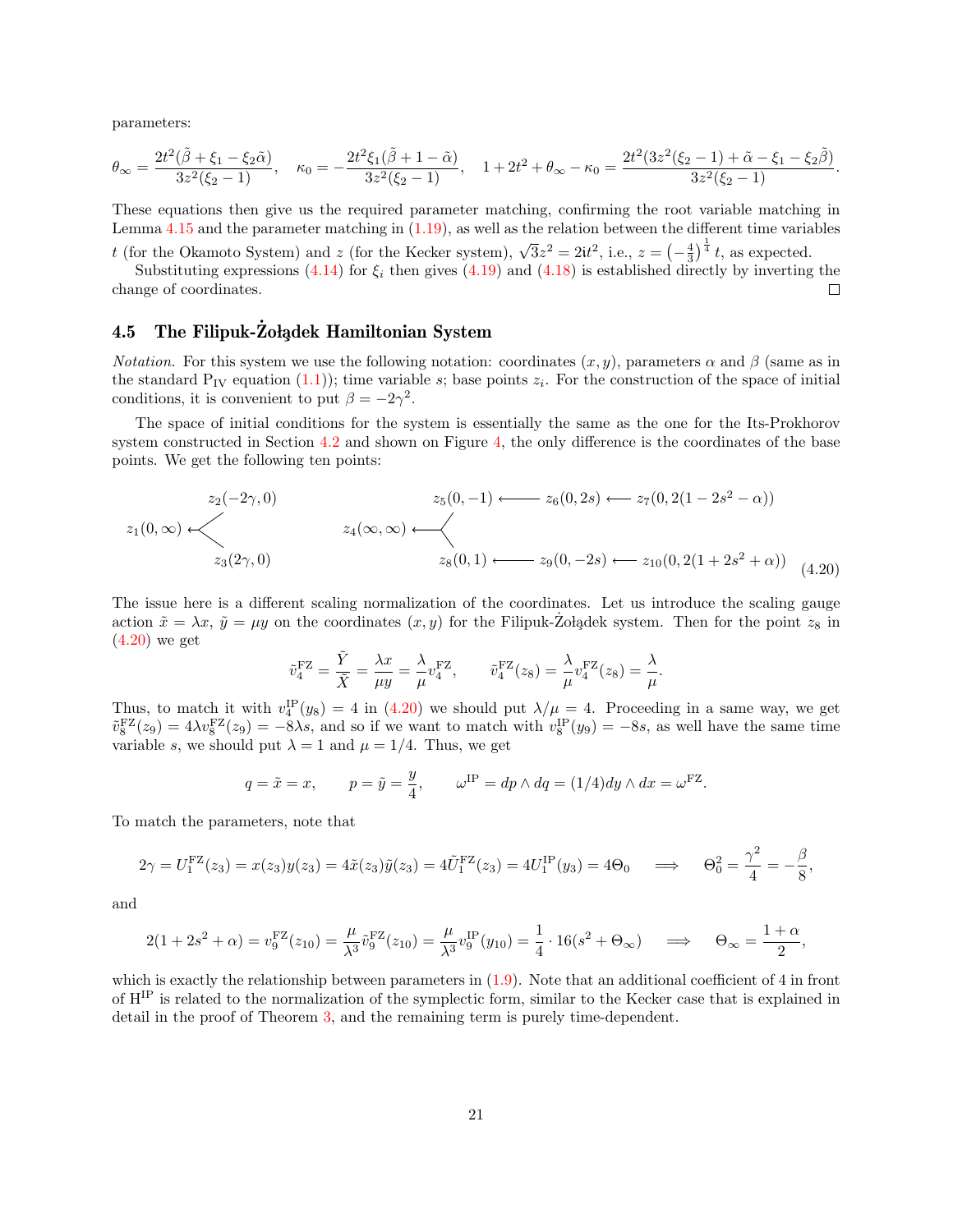# 5 Conclusion

In this paper we showed that Sakai's geometric theory of Painlevé equations is an effective tool in studying the relationship between different Hamiltonian systems related to the same differential Painlevé equation, if the systems are related by a birational change of variables. Specifically, we formulated an essentially algorithmic procedure on how to obtain this change of variables explicitly via the geometry identification between the corresponding spaces of initial conditions. Although the procedure is illustrated for the systems related to  $P_{IV}$ , it is very general and can be used for other systems as well.

## Acknowledgements

AD acknowledges the support of the MIMUW grant and the OPUS 2017/25/B/BST1/00931 grant to visit Warsaw in January 2020 where some of this work was done. AS was supported by a London Mathematical Society Early Career Fellowship and gratefully acknowledges the support of the London Mathematical Society.

# <span id="page-21-0"></span>A The Geometry of the Standard  $E_6^{(1)}$  Surface

In this section we describe the geometry of the model example of  $E_6^{(1)}$  Sakai surface, following the standard reference [\[KNY17\]](#page-24-5). This surface is the Okamoto space of initial conditions for  $P_{IV}$ . Its symmetry group is the extended affine Weyl group  $A_2^{(1)}$ . Here we describe the standard configuration of the blowup points, the choice of the surface and the symmetry root bases in the Picard lattice, and the birational representation of the symmetry group  $\widetilde{W}\left(A_2^{(1)}\right)$ . Recall that each nontrivial family of Sakai surfaces is obtained by blowing up  $\mathbb{P}^1 \times \mathbb{P}^1$  at 8 points lying on the polar divisor of some symplectic form. The Picard lattice of the resulting rational algebraic surface X has rank 10 and is  $Pic(\mathfrak{X}) = Span_{\mathbb{Z}}\{\mathfrak{H}_{1}, \mathfrak{H}_{2}, \mathfrak{E}_{1}, \ldots, \mathfrak{E}_{8}\}\,$ , where  $\mathfrak{H}_{i}$  stand for the classes of coordinate divisors and  $\mathcal{E}_i$  are the exceptional divisors, or the classes of central fibers of the blowup points. The anti-canonical divisor class then is  $-K_{\mathfrak{X}} = 2\mathfrak{H}_1 + 2\mathfrak{H}_2 - \mathfrak{E}_1 - \cdots - \mathfrak{E}_8$ , and surfaces of different types correspond to different configurations of irreducible components of the anti-canonical divisor [\[Sak01\]](#page-25-2).

## A.1 The Point Configuration

Consider the following decomposition of the anti-canonical divisor class  $\delta = -\mathcal{K}_{\mathcal{X}}$  into classes  $\delta_i$  (surface roots) of the irreducible components  $d_i$  of the anti-canonical divisor  $-K_{\mathfrak{X}}$ :

$$
\delta = \delta_0 + \delta_1 + 2\delta_2 + 3\delta_3 + 2\delta_4 + \delta_5 + 2\delta_6
$$
  
=  $(\mathcal{E}_7 - \mathcal{E}_6) + (\mathcal{E}_1 - \mathcal{E}_2) + 2(\mathcal{H}_q - \mathcal{E}_1 - \mathcal{E}_5) + 3(\mathcal{E}_5 - \mathcal{E}_6) + 2(\mathcal{H}_p - \mathcal{E}_3 - \mathcal{E}_5) + (\mathcal{E}_3 - \mathcal{E}_4) + 2(\mathcal{E}_6 - \mathcal{E}_7).$ 

The intersection configuration of those roots is given by the Dynkin diagram of type  $E_6^{(1)}$ , as shown on Figure [7.](#page-21-1)

$$
\begin{cases}\n\delta_0 & \delta_0 = \mathcal{E}_7 - \mathcal{E}_8, & \delta_4 = \mathcal{H}_p - \mathcal{E}_3 - \mathcal{E}_5, \\
\delta_6 & \delta_1 = \mathcal{E}_1 - \mathcal{E}_2, & \delta_5 = \mathcal{E}_3 - \mathcal{E}_4, \\
\delta_2 = \mathcal{H}_q - \mathcal{E}_1 - \mathcal{E}_5, & \delta_6 = \mathcal{E}_6 - \mathcal{E}_7.\n\end{cases} (A.1)
$$

<span id="page-21-1"></span>Figure 7: The Surface Root Basis for the standard  $E_6^{(1)}$  Sakai surface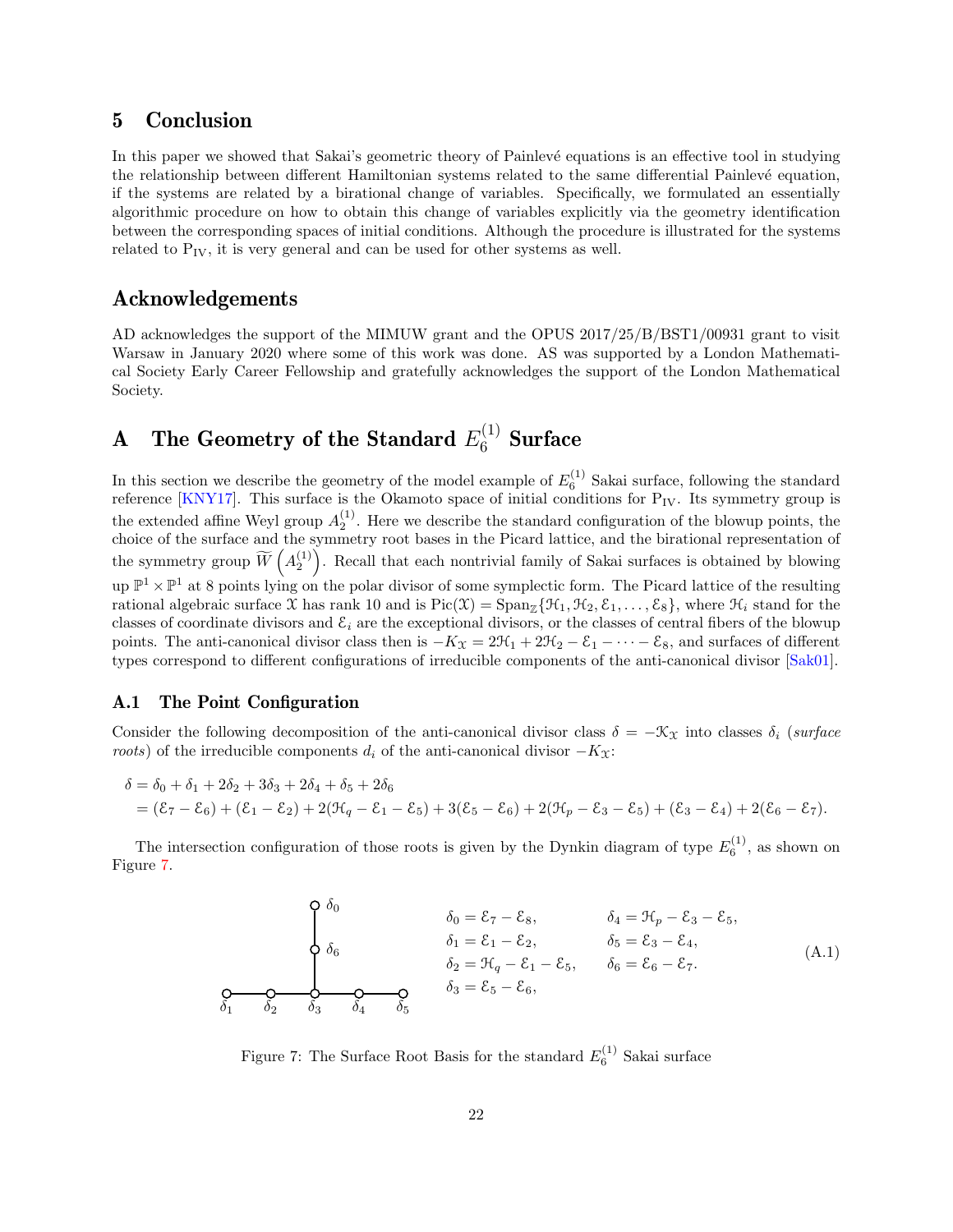Consider the complex projective plane  $\mathbb{P}^1 \times \mathbb{P}^1$  covered by four coordinate charts  $(q, p)$ ,  $(Q, p)$ ,  $(q, P)$ , and  $(Q, P)$ , where  $Q = 1/q$  and  $P = 1/p$ . Using the action of the gauge group  $PGL_2(\mathbb{C}) \times PGL_2(\mathbb{C})$  of Möbius transformations, we can, without loss of generality, put the divisors  $d_2$  and  $d_4$ , where  $\delta_i = [d_i]$ , to be the lines at infinity,  $d_2 = V(Q) = \{q = \infty\}$  and  $d_4 = V(P) = \{p = \infty\}$  and put the base points  $p_1$ ,  $p_3$ , and  $p_5$  to be on the intersection of coordinate lines:  $p_1(\infty, 0)$ ,  $p_3(0, \infty)$ , and  $p_5(\infty, \infty)$ . We then get the blowup diagram for the standard example of Sakai surface of type  $E_6^{(1)}$  as shown on Figure [8.](#page-22-0)

Remark 7. Here we use the same coordinates  $(q, p)$  as [\[KNY17\]](#page-24-5), but these coordinates should not be confused with the different coordinates  $(q, p)$  for the Its-Prokhorov Hamiltonian system in  $(1.7)$  and Section [4.2.](#page-11-0)



<span id="page-22-0"></span>Figure 8: The standard  $E_6^{(1)}$  Sakai surface

This point configuration can be parameterized by five parameters  $b_2, b_4, b_6, b_7$ , and  $b_8$  as follows:

$$
p_1(\infty, 0) \leftarrow p_2(\infty, 0; qp = b_2), \qquad p_3(0, \infty) \leftarrow p_4(\infty, 0; qp = b_4),
$$
  
\n
$$
p_5(\infty, \infty) \leftarrow p_6\left(\infty, \infty; \frac{q}{p} = b_6\right) \leftarrow p_7\left(\infty, \infty; \frac{q}{p} = b_6; \frac{q(q - b_6p)}{p} = b_7\right)
$$
  
\n
$$
\leftarrow p_8\left(\infty, \infty; \frac{q}{p} = b_6; \frac{q(q - b_6p)}{p} = b_7; \frac{q(q(q - b_6p) - b_7p)}{p} = b_8\right).
$$
\n(A.2)

The residual two-parameter gauge group acts on these configurations via rescaling,

<span id="page-22-3"></span>
$$
\begin{pmatrix} b_2 & b_4 \ b_6 & b_7 & b_8 \end{pmatrix} \sim \begin{pmatrix} \lambda \mu b_2 & \lambda \mu b_4 \ \frac{\lambda}{\mu} b_6 & \frac{\lambda^2}{\mu} b_7 & \frac{\lambda^3}{\mu} b_8 \end{pmatrix}, \lambda, \mu \neq 0,
$$
\n(A.3)

and so the true number of parameters is three. A canonical choice of such parameters is known as the root variables, as we explain next.

### <span id="page-22-1"></span>A.2 The Period Map and the Root Variables

To define the root variables we need to choose a root basis in the *symmetry sub-lattice*  $Q = \Pi(R^{\perp}) \triangleleft Pic(\mathfrak{X})$ and find a symplectic form  $\omega$  whose polar divisor  $-K_{\mathfrak{X}}$  is the configuration of  $-2$ -curves shown on Figure [8.](#page-22-0) As usual, we take the same basis as in [\[KNY17\]](#page-24-5), see Figure [9.](#page-23-1)

A symplectic form  $\omega \in -\mathcal{K}_{\mathcal{X}}$  such that  $[\omega] = \delta_0 + \delta_1 + 2\delta_2 + 3\delta_3 + 2\delta_4 + \delta_5 + 2\delta_6$  can be written in the main affine  $(q, p)$ -chart as  $\omega = k dq \wedge dp$ . Then a standard computation described in detail in [\[DFS20\]](#page-24-2) gives us the following result.

<span id="page-22-2"></span>**Lemma 11.** The root variables  $a_i$  are given by

$$
a_0 = k \frac{b_7^2 - b_6 b_8}{b_6^3}, \qquad a_1 = -kb_4, \qquad a_2 = kb_2.
$$
 (A.5)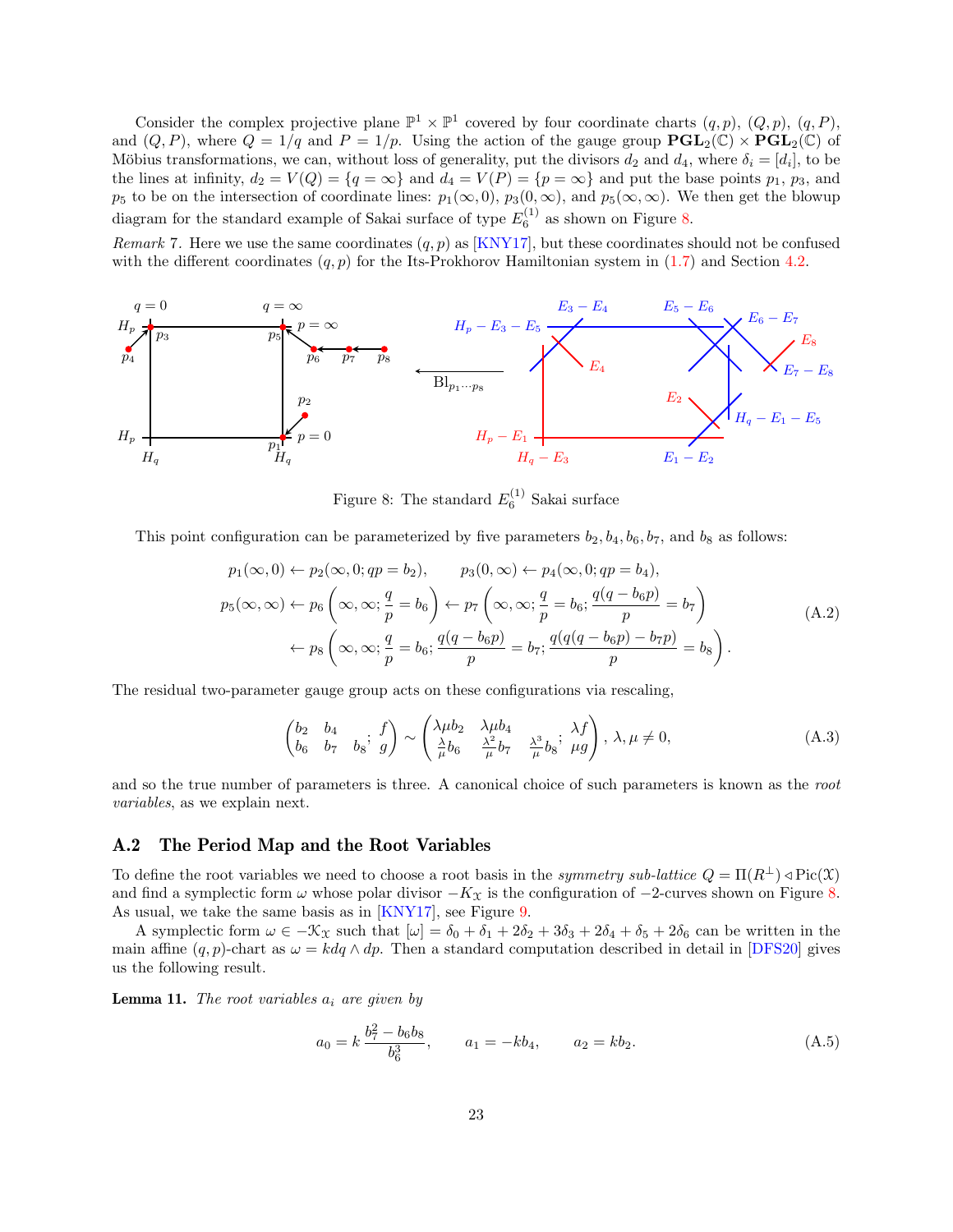$$
\alpha_0 = \mathfrak{K}_q + \mathfrak{K}_p - \mathfrak{E}_5 - \mathfrak{E}_6 - \mathfrak{E}_7 - \mathfrak{E}_8,
$$
\n
$$
\alpha_1 = \mathfrak{K}_q - \mathfrak{E}_3 - \mathfrak{E}_4,
$$
\n
$$
\alpha_2 = \mathfrak{K}_p - \mathfrak{E}_1 - \mathfrak{E}_2,
$$
\n
$$
\alpha_1 \Delta \alpha_2 \qquad \delta = \alpha_0 + \alpha_1 + \alpha_2.
$$
\n(A.4)

<span id="page-23-1"></span>Figure 9: The Symmetry Root Basis for the standard  $d-P(A_2^{(1)})$  case

It is convenient to put  $k = -1$ , so that the symplectic form is the standard symplectic form  $\omega = dp \wedge dq$ . Using the gauge action [\(A.3\)](#page-22-3) we can normalize  $b_6 = 1$ . It is easy to see that under this gauge action each root variable scales by  $\lambda \mu$ , so we can use the remaining scaling freedom to ensure the normalization condition  $\chi(\delta) = a_0 + a_1 + a_2 = 1$ . Finally, in view of the relation of this example to  $P_{\rm IV}$ , we denote  $b_7 := -t$ . This then gives us the point configuration in terms of root variables. Using the notation of  $[KNY17]$   $p_{12}$   $(\frac{1}{\varepsilon}, -a_2\varepsilon)_2$ ,  $p_{34}\left(a_1\varepsilon,\frac{1}{\varepsilon}\right),\ p_{5678}\left(\frac{1}{\varepsilon},\frac{1}{\varepsilon}+t-a_0\varepsilon\right)_4,\ w e\, \textit{get} \; exactly \; the \; \textit{time} \; parameterization \; \textit{of the base points} \; \textit{as} \; \bar{i} n$ [\[KNY17,](#page-24-5) section 8.2.22].

#### A.3 The Extended Affine Weyl Symmetry Group

For completeness, we also include here the description of the birational representation of the extended affine Weyl symmetry group  $\widetilde{W}\left(A_2^{(1)}\right) = \mathrm{Aut}\left(A_2^{(1)}\right) \ltimes W\left(A_2^{(1)}\right)$ . The computations here follow the same steps as in [\[KNY17\]](#page-24-5) or in [\[DFS20\]](#page-24-2) and are omitted, we only state the final result.

The affine Weyl group  $W(A_2^{(1)})$  is defined in terms of generators  $w_i = w_{\alpha_i}$  and relations that are encoded by the affine Dynkin diagram  $A_2^{(1)}$ ,

$$
W\left(A_2^{(1)}\right) = W\left(\bigotimes_{\alpha_1} \bigotimes_{\alpha_2} \bigotimes_{\alpha_2}\right) = \left\langle w_0, \dots, w_2 \middle| \begin{array}{c} w_i^2 = e, & w_i \circ w_j = w_j \circ w_i \quad \text{when} \quad \mathcal{Q}_i \text{ or } \mathcal{Q}_i \\ w_i \circ w_j \circ w_i = w_j \circ w_i \circ w_j \text{ when } \mathcal{Q}_i \text{ or } \mathcal{Q}_i \end{array} \right\rangle.
$$

The natural action of this group on Pic(X) is given by reflections in the roots  $\alpha_i$ ,

$$
w_i(\mathcal{C}) = w_{\alpha_i}(\mathcal{C}) = \mathcal{C} - 2 \frac{\mathcal{C} \bullet \alpha_i}{\alpha_i \bullet \alpha_i} \alpha_i = \mathcal{C} + (\mathcal{C} \bullet \alpha_i) \alpha_i, \qquad \mathcal{C} \in \text{Pic}(\mathfrak{X}), \tag{A.6}
$$

which can be extended to an action on point configurations by elementary birational maps (which lifts to isomorphisms  $w_i$  on the family of Sakai's surfaces), this is known as a birational representation of  $W(A_2^{(1)})$ . The group of Dynkin diagram automorphisms Aut  $(D_4^{(1)}) \simeq \mathbb{D}_3$ , where  $\mathbb{D}_3$  is the usual dihedral group. Thus we only describe two transpositions  $\sigma_1$ ,  $\sigma_2$  that generate the whole group.

<span id="page-23-0"></span>**Theorem 12.** Reflections  $w_i$  on Pic(X) are induced by the elementary birational mappings

$$
w_0: \begin{pmatrix} a_0 & a_1 & q \\ a_2 & t & p \end{pmatrix} \mapsto \begin{pmatrix} -a_0 & a_0 + a_1 & q - \frac{a_0}{q - p + t} \\ a_0 + a_2 & t & p - \frac{a_0}{q - p + t} \end{pmatrix},
$$
  
\n
$$
w_1: \begin{pmatrix} a_0 & a_1 & q \\ a_2 & t & p \end{pmatrix} \mapsto \begin{pmatrix} a_0 + a_1 & -a_1 & q \\ a_1 + a_2 & t & p - \frac{a_1}{q} \end{pmatrix},
$$
  
\n
$$
w_2: \begin{pmatrix} a_0 & a_1 & q \\ a_2 & t & p \end{pmatrix} \mapsto \begin{pmatrix} a_0 + a_2 & a_1 + a_2 & q + \frac{a_2}{p} \\ -a_2 & t & p \end{pmatrix}.
$$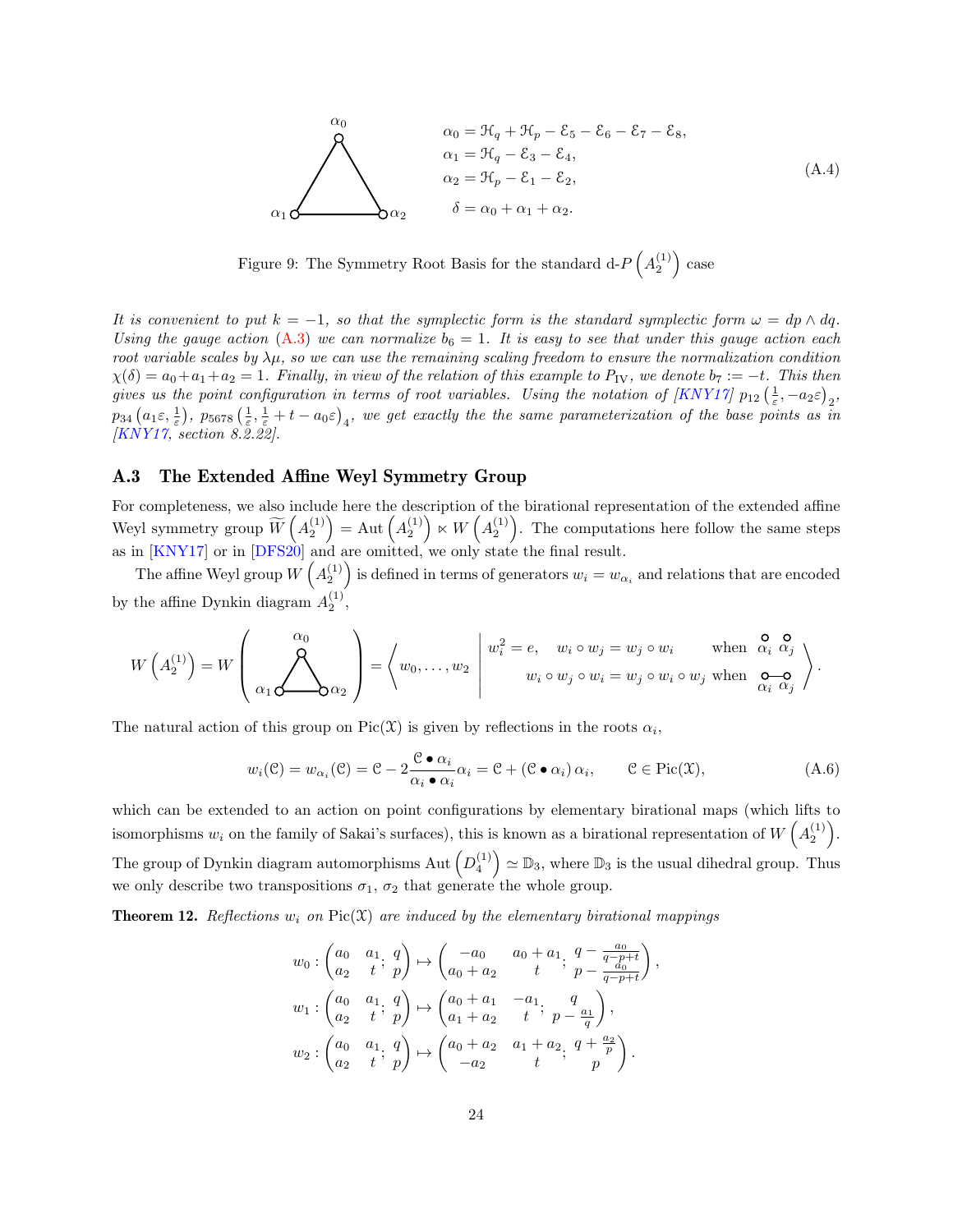For the automorphisms  $\sigma_i$  we choose the following two generators whose induced action on Pic(X) can be represented as a composition of reflections in roots (but no longer symmetry roots), and that act on the surface and symmetry root bases as follows:

$$
\sigma_1 = w_{\mathcal{H}_q - \mathcal{H}_p} w_{\mathcal{E}_1 - \mathcal{E}_3} w_{\mathcal{E}_2 - \mathcal{E}_4} \sim (\alpha_1 \alpha_2) \sim (\delta_1 \delta_5) (\delta_2 \delta_4),
$$
  

$$
\sigma_2 = w_{\mathcal{H}_q - \mathcal{E}_5 - \mathcal{E}_6} w_{\mathcal{E}_1 - \mathcal{E}_7} w_{\mathcal{E}_2 - \mathcal{E}_8} \sim (\alpha_0 \alpha_2) \sim (\delta_0 \delta_1) (\delta_2 \delta_6).
$$

The corresponding birational mappings then are

$$
\sigma_1: \begin{pmatrix} a_0 & a_1 & q \\ a_2 & t & p \end{pmatrix} \mapsto \begin{pmatrix} -a_0 & -a_2 & -p \\ -a_1 & t & -q \end{pmatrix},
$$

$$
\sigma_2: \begin{pmatrix} a_0 & a_1 & q \\ a_2 & t & p \end{pmatrix} \mapsto \begin{pmatrix} -a_2 & -a_1 & q \\ -a_0 & t & q - p + t \end{pmatrix}.
$$

# References

- <span id="page-24-1"></span>[Con99] Robert Conte (ed.), The Painlevé property (One Century Later), CRM Series in Mathematical Physics, Springer-Verlag, New York, 1999. MR MR1713574 (2000e:34001)
- <span id="page-24-11"></span>[DFLS21] Anton Dzhamay, Galina Filipuk, Adam Ligęza, and Alexander Stokes, Hamiltonian structure for a differential system from a modified Laguerre weight via the geometry of the modified third Painlevé equation, Applied Mathematics Letters 120 (2021), 107248.
- <span id="page-24-2"></span>[DFS20] Anton Dzhamay, Galina Filipuk, and Alexander Stokes, Recurrence coefficients for discrete orthogonal polynomials with hypergeometric weight and discrete Painlevé equations, J. Phys. A: Math. Theor. 53 (2020), no. 495201, 29.
- <span id="page-24-9"></span>[DFS21]  $\_\_\_\_\_$ , Differential equations for the recurrence coefficients of semi-classical orthogonal polynomials and their relation to the Painlevé equations via the geometric approach, submitted, 2021.
- <span id="page-24-10"></span>[DT18] Anton Dzhamay and Tomoyuki Takenawa, On some applications of Sakai's geometric theory of discrete Painlevé equations, SIGMA Symmetry Integrability Geom. Methods Appl. 14 (2018), no. 075, 20.
- <span id="page-24-0"></span>[IKSY91] Katsunori Iwasaki, Hironobu Kimura, Shun Shimomura, and Masaaki Yoshida, From Gauss to *Painlevé*, Aspects of Mathematics, E16, Friedr. Vieweg & Sohn, Braunschweig, 1991, A modern theory of special functions. MR MR1118604 (92j:33001)
- <span id="page-24-3"></span>[IP18] A. R. Its and A. Prokhorov, On some Hamiltonian properties of the isomonodromic tau functions, Rev. Math. Phys. 30 (2018), no. 7, 1840008, 38. MR 3833049
- <span id="page-24-4"></span>[JM81] Michio Jimbo and Tetsuji Miwa, Monodromy preserving deformation of linear ordinary differential equations with rational coefficients. II, Phys. D  $2$  (1981), no. 3, 407–448. MR MR625446 (83k:34010b)
- <span id="page-24-6"></span>[Kec16] Thomas Kecker, A cubic Hamiltonian system with meromorphic solutions, Comput. Methods Funct. Theory 16 (2016), no. 2, 307–317. MR 3503357
- <span id="page-24-7"></span>[Kec19] , Space of initial conditions for a cubic Hamiltonian system, Complex Var. Elliptic Equ. 64 (2019), no. 1, 132–142. MR 3885862
- <span id="page-24-5"></span>[KNY17] Kenji Kajiwara, Masatoshi Noumi, and Yasuhiko Yamada, Geometric aspects of Painlevé equations, J. Phys. A 50 (2017), no. 7, 073001, 164. MR 3609039
- <span id="page-24-8"></span>[Mat97] Atusi Matumiya, On some Hamiltonian structures of Painlevé systems. III, Kumamoto J. Math. 10 (1997), 45–73. MR 1446392